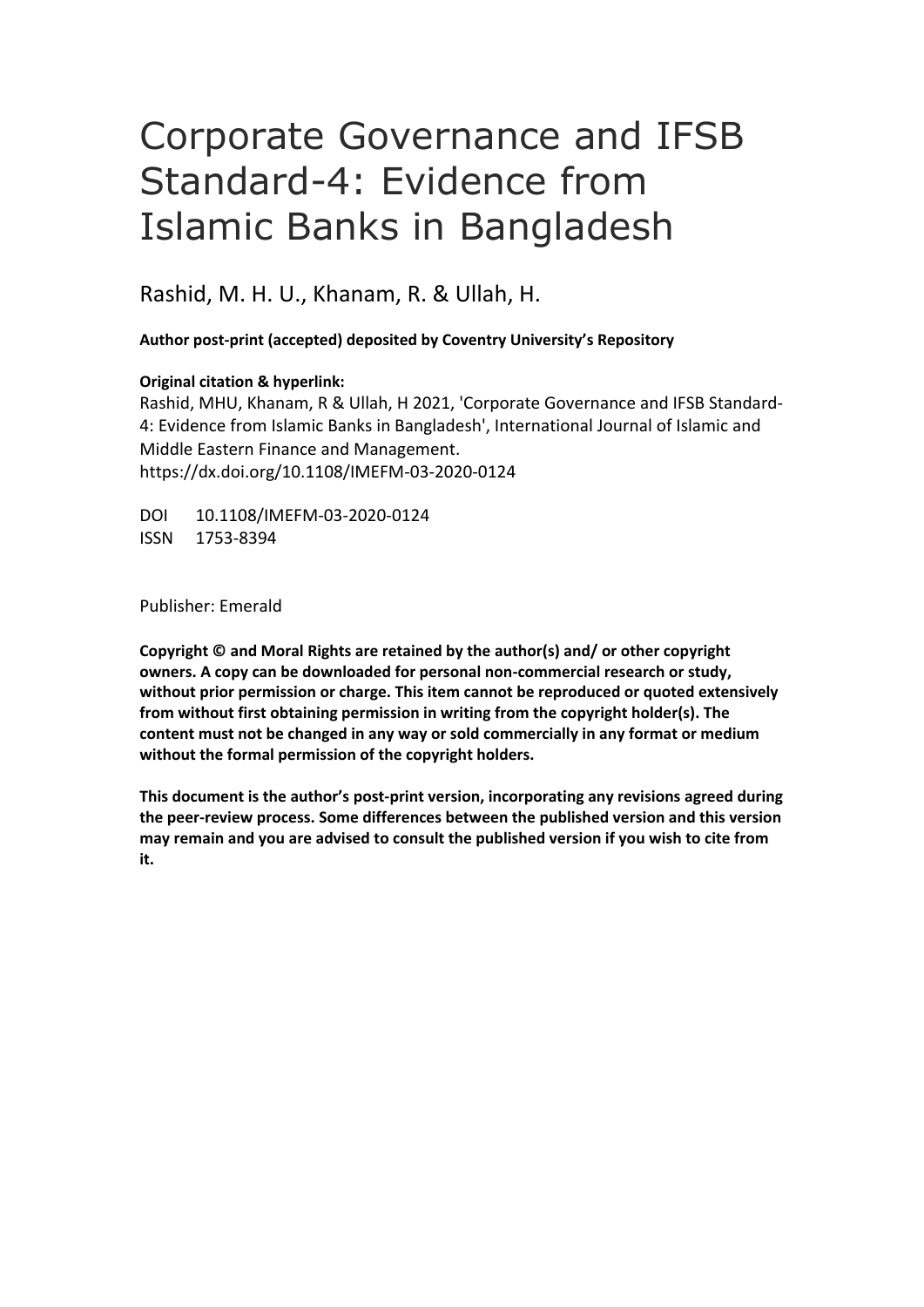

### **Corporate governance and IFSB standard-4: evidence from Islamic banks in Bangladesh**

| emerald International Journal of Islamic and Middle Eastern Fi<br>PUBLISHING<br>and Manag<br>Corporate governance and IFSB standard-4: evidence from<br><b>Islamic banks in Bangladesh</b><br>International Journal of Islamic and Middle Eastern Finance and<br>Journal:<br>Management<br>Manuscript ID<br>IMEFM-03-2020-0124.R2<br>Manuscript Type: Research Paper<br>IFSB Standards, Compliance status, Islamic banks, Corporate<br>Governance, Bangladesh<br>Keywords:<br><b>SCHOLARONE™</b><br>Manuscripts | International Journal of Islamic and Middle Eastern Finance and Management |
|-----------------------------------------------------------------------------------------------------------------------------------------------------------------------------------------------------------------------------------------------------------------------------------------------------------------------------------------------------------------------------------------------------------------------------------------------------------------------------------------------------------------|----------------------------------------------------------------------------|
|                                                                                                                                                                                                                                                                                                                                                                                                                                                                                                                 |                                                                            |
|                                                                                                                                                                                                                                                                                                                                                                                                                                                                                                                 |                                                                            |
|                                                                                                                                                                                                                                                                                                                                                                                                                                                                                                                 |                                                                            |
|                                                                                                                                                                                                                                                                                                                                                                                                                                                                                                                 |                                                                            |
|                                                                                                                                                                                                                                                                                                                                                                                                                                                                                                                 |                                                                            |
|                                                                                                                                                                                                                                                                                                                                                                                                                                                                                                                 |                                                                            |

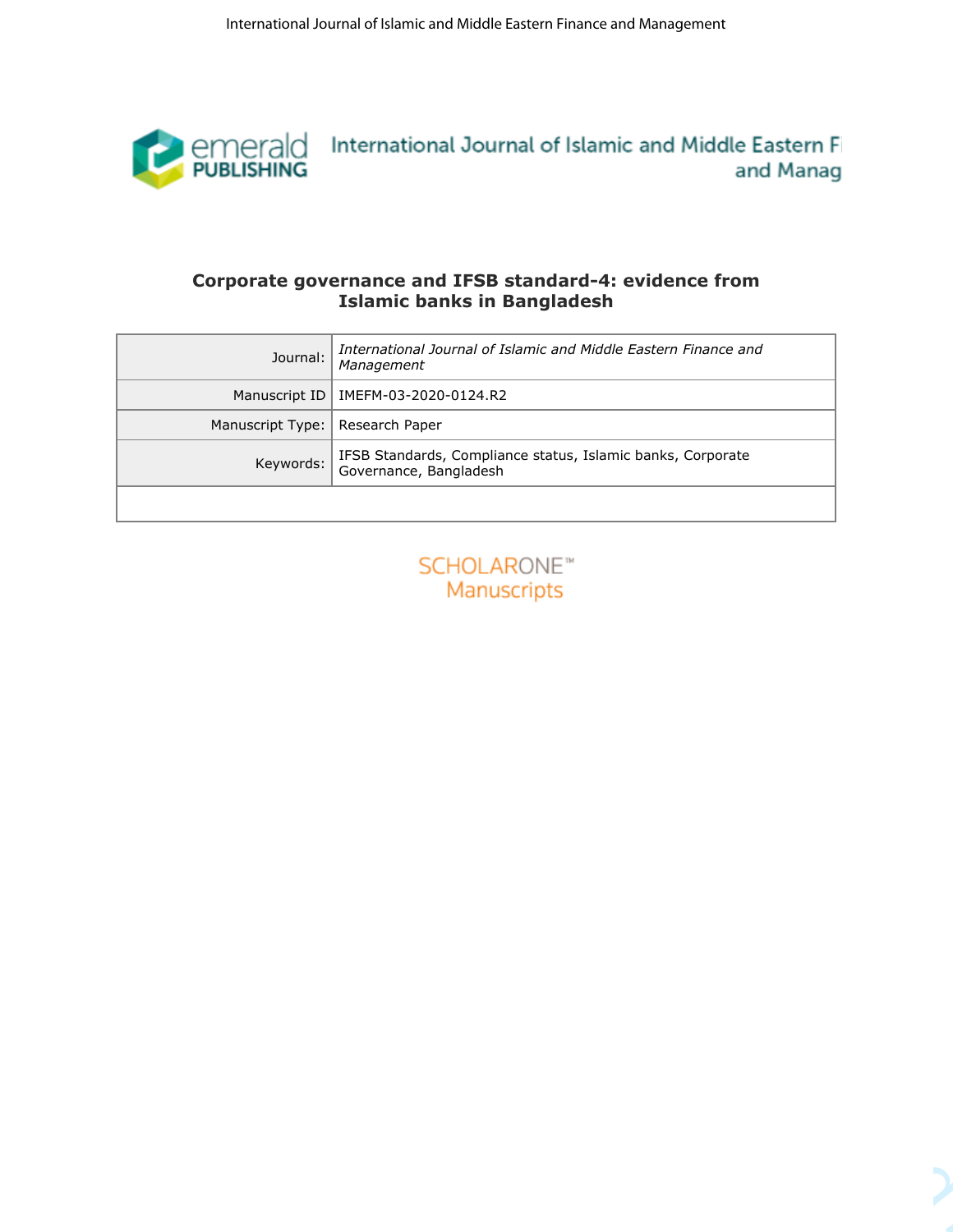# **Corporate Governance and IFSB Standard-4: Evidence from Islamic Banks** <sup>5</sup> **in Bangladesh**

# **Abstract**

**Purpose –** This paper aims to examine the compliance status of Islamic banks in Bangladesh with 14<br>Shari'ah-based accounting standards named Islamic Financial Services Board (IFSB) standard-4 16 and its association with corporate governance.<br>17

23 the population available during the period of study. The study employed a content analysis approach for systematically categorizing and analyzing the contents disclosed in the annual 26 report. A total compliance score (TCS) based on 133 reporting items of IFSB standard-4 were 28 considered for content analysis. Furthermore, the study applied the ordinary least square (OLS) to investigate the impact of corporate governance on IFSB standard-4. **Example 22**<br> **Example 20**<br> **Comporate Governance and ITSU Standard-4: Evidence from Islamic Banks<br>
<b>In Earngladesh**<br> **In Earngladesh**<br> **In Earngladesh**<br> **In Earngladesh**<br> **In Earngladesh**<br> **In Earngladesh**<br> **In Earnglade Design/methodology/approach** – The six years of secondary data, including the annual reports of 2013-2018, were collected from the websites of all the seven listed Islamic banks, i.e., 100% of

<sup>32</sup><br><sup>33</sup> Findings– The study found that the level of compliance with the IFSB standard by the Islamic <sup>34</sup> banks in Bangladesh is poor, as the overall compliance status is 44.83 percent. Further, the study observed a significant and positive influence of the Shari'ah supervisory committee, the board size, accounting experts on the board, foreign ownership, and institutional ownership on the level of <sup>39</sup>compliance with IFSB standard-4. On the other hand, the study found a negative effect of directors' 41 ownership on the level of compliance with IFSB standard-4.

**Practical implications-** The study provides the management of Islamic banks an insight into <sup>46</sup> developing their governance characteristics to comply with Islamic accounting and reporting standards. Moreover, the study expects to facilitate the management of Islamic banks in designing their accounting and reporting outlines to enhance the level of compliance with the IFSB standards.

**Originality/value:** This pioneering study on IFSB standards opens an avenue to the researchers exploring the accounting and reporting status of Islamic banks considering the requirements of the IFSB standard.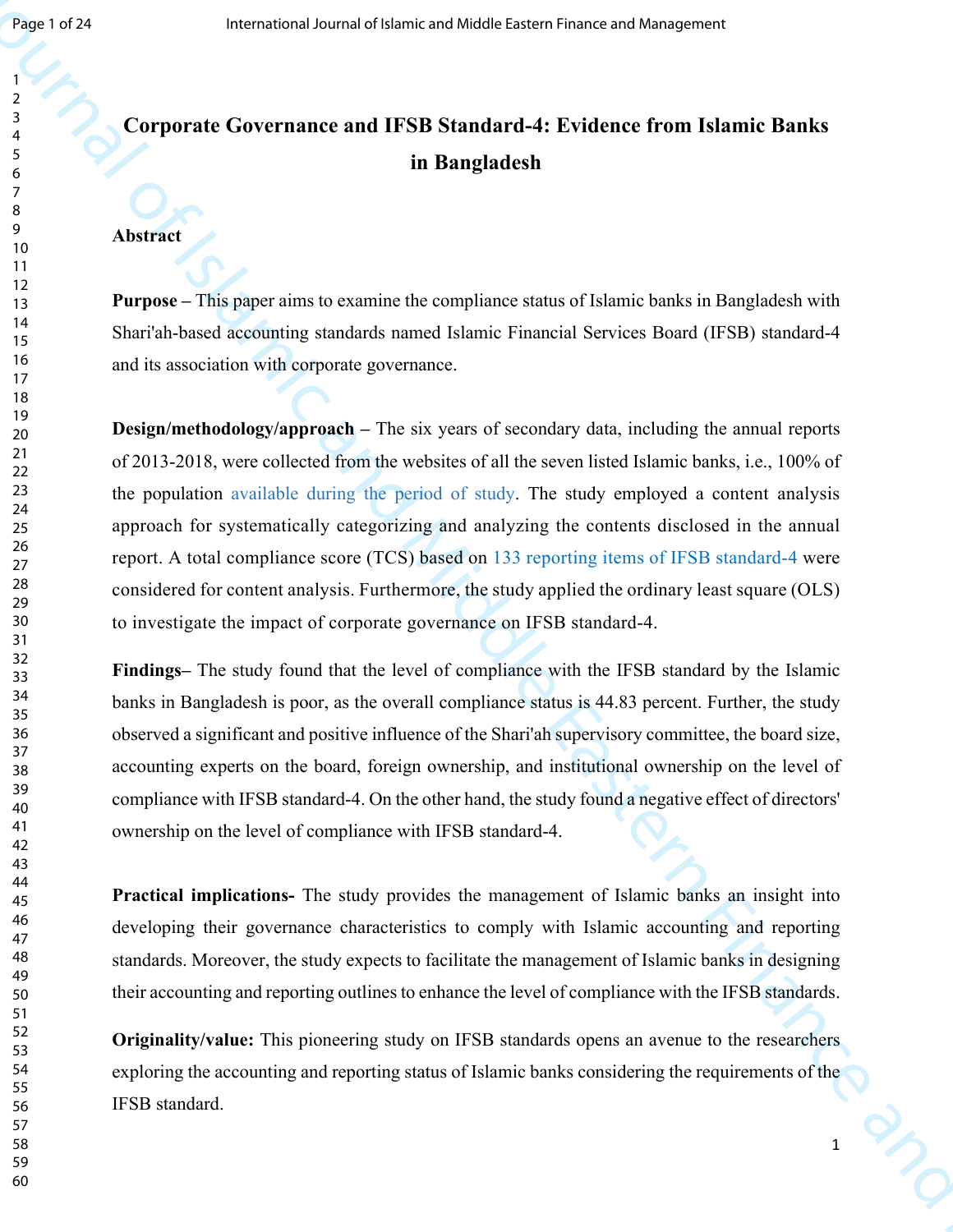<sup>3</sup><br> **Key Words** – IFSB Standards, Compliance status, Islamic banks, Corporate governance, Bangladesh

#### **1. Introduction**

 accounting and reporting mechanism of the business organization (Ullah *et al.*, 2018). Islamic 33 Though the Islamic banks have been making a repeated appeal for the last four decades, no 34 The strain of the three continuous controls. Complimes the time is the continuous properties of the strained of the strained of the strained of the strained of the strained of the strained of the strained of the strained Accounting is one of the widely used mechanisms of revealing the actual occurrence of an entity to its stakeholders. The mechanisms of accounting vary from country to country and organization to organization due to educational, sociological, economic, political, legal, and technological 19 factors despite widespread use to reveal the real performance of an entity to its stakeholders (Dima *et al.*, 2014). Moreover, profit motive and service orientation have significant dominance in the 24<br>banks operating in Bangladesh compulsorily apply some rules and regulations for accounting and 26 reporting purposes, such as the Companies Act, the Banking Companies Act, the Securities and 27 Exchange Commission rules and ordinance, and Bangladesh Bank circulars, IAS and IFRS. However, the Islamic Financial Services Board (IFSB) and the Accounting and Auditing 31 Organization for Islamic Financial Institutions (AAOIFI) standards are not yet compulsory. independent body has been established in regulating Islamic banks in Bangladesh. Islamic banks are governed by the same secular law, environment, and regulatory control as traditional interest- $\frac{38}{39}$  based banks (Ullah, 2013).

 As more than 90% of Bangladesh's people are Muslims, mass people are highly interested in <sup>44</sup>investment and deposit growth have become 13.61% and 15.05% respectively from 2018 to 2019 Islamic banking. Currently, ten full-fledged Islamic banks are operating in Bangladesh, of which (Rashid et al., 2020a). As a significant part of the stakeholders of the Islamic banks are Muslims, they need some information about whether the banks are disclosing information as per IFSB  $\frac{49}{50}$  standards. IFSB-4 focuses on the Disclosures to Promote Transparency and Market Discipline for 51 Institutions Offering Islamic Financial Services. The standard motivates the IFIs to disclose necessary information, report fair-value of Zakatable assets such as inventories and refrain from revealing information regarding Haram (illegal transactions) investments, report Shari'ah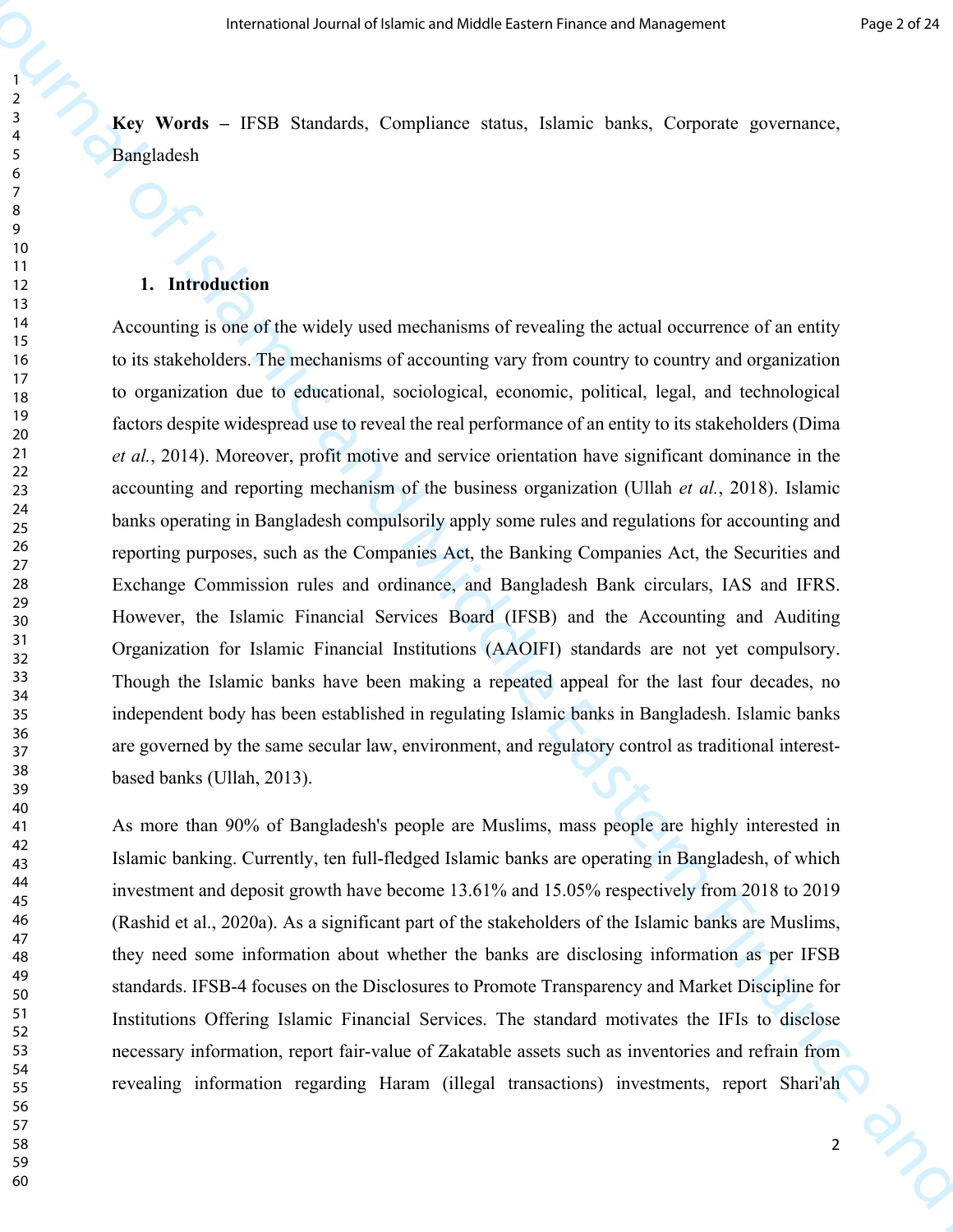<sup>3</sup>compliance status of their operations; and finally, manage the Shari'ah compliance risk (AOSSG, 2010). Therefore, Islamic banks require disclosing the information to facilitate the decision- making process of the Muslims.

Although several studies including Grassa *et al.* (2018), Katmon *et al.* (2019), Elgattani & Hussainey (2020) conducted their research on the relationship between corporate governance and accounting reporting and disclosure, there is a dearth of research on the relationship between is international Islamic standards and corporate governance in Islamic banks. The scarcity of research 16 17 on the association between corporate governance and IFSB standards-4 motivates this study. Based on the literature, the study identifies the following two research questions:

- RQ-1: What is the level of compliance with IFSB standard-4 by the Islamic banks in  $23$ Bangladesh?
- RQ-2: Whether corporate governance impact the level of compliance with IFSB standard-4?

 that affect the level of compliance with that standard. *Secondly*, the study explores and extends a **Example 22**<br> **Example International of Middle Eastern Finance and Middle Eastern Finance Professor<br>
23<br>
<b>Aoministration** Journal Middle Example 30 decrease and Middle Eastern Finance is the Celtister Bre-decision-<br>
24<br> To find out the answer to the above questions, this study aims to measure the level of compliance with IFSB-4 and then investigate its association with the corporate governance of the Islamic banks <sup>32</sup>in Bangladesh. More specifically, the study contributes to the existing literature in the following 34 ways. *Firstly*, the study extends the literature on accounting and reporting of Islamic banks by exploring the compliance with IFSB standard-4 and showing the features of corporate governance <sup>39</sup> new avenue for the accounting and reporting researchers for further research. *Finally*, the study 41 provides policymakers, management, and Shari'ah supervisory committee an insight into 42 furnishing their governance characteristics to comply with Islamic accounting and reporting standards.

The remainder of the paper has been organized as: Section 2 discusses the theoretical foundation and bases of hypotheses development, Section 3 outlines the methodology of the study, Section 4 51 elaborates the findings of the study, Section 5 provides further discussions of the paper, and finally, 53 Section 6 concludes the paper with limitations of the study and suggesting future research.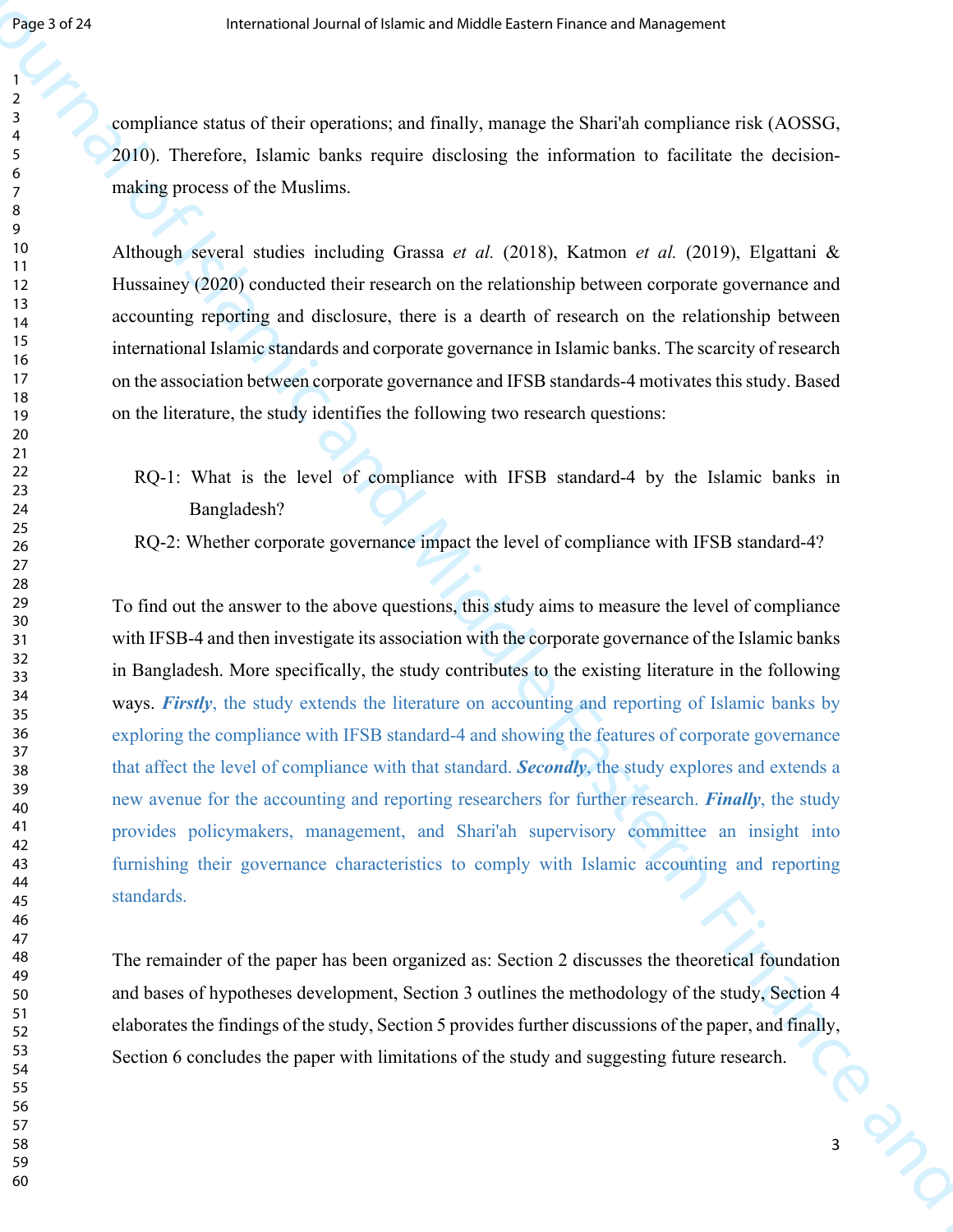# **2. Theory and hypotheses development** <sup>4</sup>

### **2.1 Theoretical orientations**

The stakeholder theory argues that the disclosure needs to satisfy the information required by 11 22 problem arises in Islamic banks in the long run when the goal of the board of directors (BOD), 23 managers and Shari'ah supervisory committee (SSC) are divergent. The shareholders aim to The means of Lemma and Middle Lemma where and Middle Lemma where and Southern Contents in the mean of the Contents of International of The mean of Islamic and Middle Theoretical Society and Middle Contents in the contents The stakeholder theory and agency theory are the two prominent theories used frequently in  $\frac{9}{9}$  accounting standards and corporate governance disclosure studies (Basiruddin & Ahmed, 2019). different stakeholders and explains how the management responds to them through accounting reports (Freeman, 2010). Moreover, it explicates a relationship between the management and the users of accounting information, including shareholders, creditors, suppliers, governments, and 16 different regulatory bodies. On the other hand, in order to reduce the information asymmetry gap, the agency theory allows the management, as a dominant agent of the firms, to disclose more information voluntarily (Gul & Leung, 2004). Basiruddin & Ahmed (2019) argued that agency <sup>25</sup> maximize profit by enhancing performance and expanding the business by attracting customers. 27 Simultaneously, the SSC and management of the banks would like to ensure Shari'ah compliance to meet the expectation of the majority of the customers who deal with Islamic banks only for religious restrictions. This dilemma among the management and shareholders can lead to the 32<br>33 agency problem.

Moreover, as per the stakeholder-agency perspective, the conflicts between the management and stakeholders as to the voluntary disclosure can be reduced if manager decisions are allied with 39<br>stakeholders' interests (Grassa *et al.*, 2018). To mitigate these conflicts, the board composition and <sup>41</sup> its sub-group always try to establish a good reputation as to their independence from management, <sup>42</sup> their guiding management and their work ethic (Armstrong *et al.*, 2015). The board characteristics including board size, its independence, financial experts on the board and audit committee, <sup>40</sup>therefore, have been widely used in the disclosure research both theoretically and empirically theoretical (Armstrong et al., 2015). Moreover, the ownership structure comprised of directors, institutional and foreign shares of Islamic banks tends to influence the managers to disclose more information 51 on IFSB standards.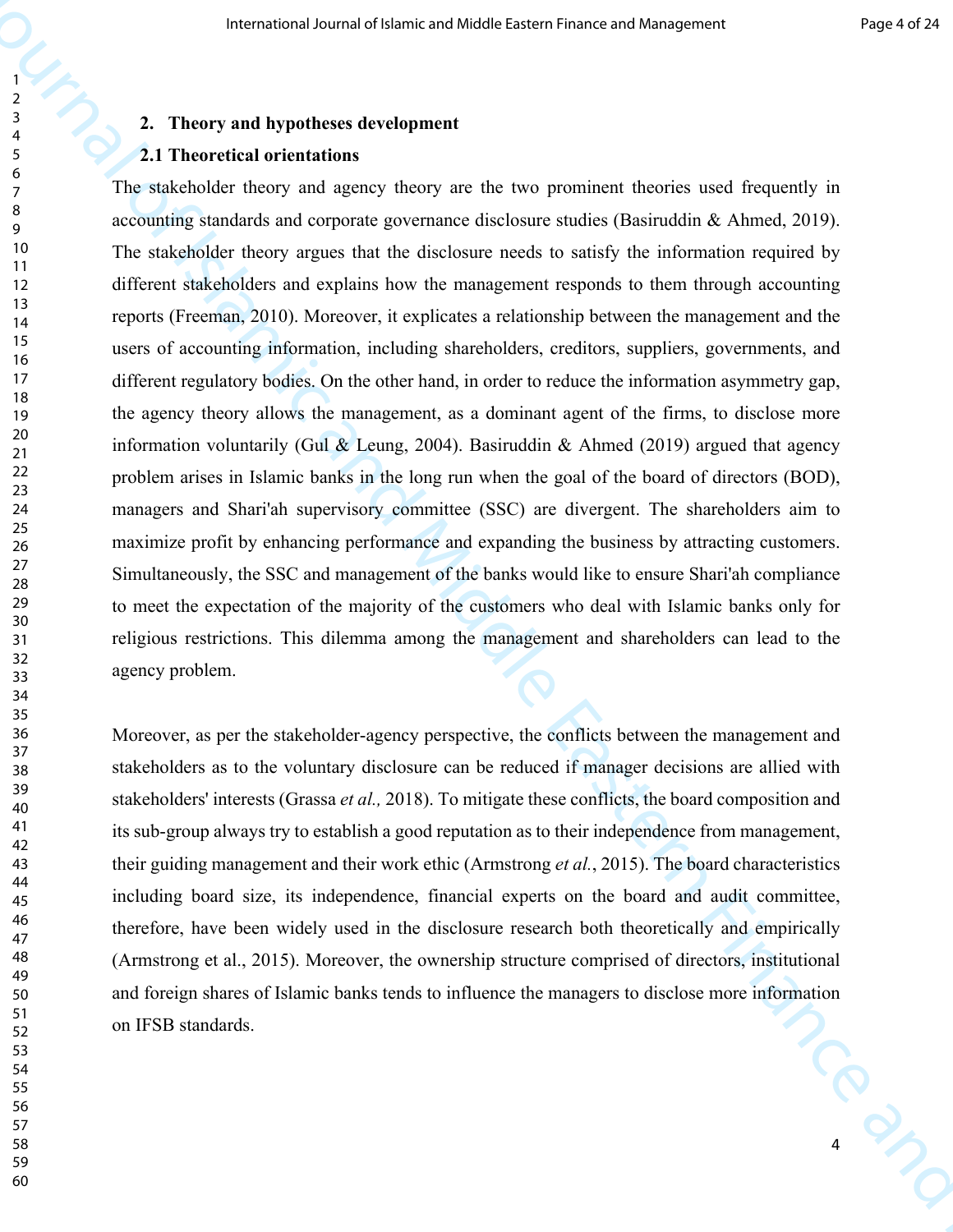# **2.2 Hypotheses development** <sup>4</sup>

#### **2.2.1 Shari'ah supervisory committee (SSC)**

with a guarantee of conformity with Shari'ah rules and principles. Therefore, the SSC plays a <sup>15</sup>crucial role in advising the board of directors on the Shari'ah matters, which enable the Islamic **Example 22**<br> **Example 22 Dynamics development**<br> **2.2 Dynamics development**<br> **2.2 Dynamics development**<br> **2.2 Dynamics development**<br> **2.2 Dynamics development**<br> **3.4 Example 3.6 C** is found only distributed The Shari'ah board (also Shari'ah supervisory board or Advisory board) is known as SSC in <sup>9</sup> Bangladesh. SSC is formed with different dignitaries like Mawlana (religious leader), Mufti (Islamic scholar), professor, Ph.D. holder; barrister, economists, financial experts and bankers (Ahmed & Khatun, 2013). The primary purpose of forming the board is to provide the stakeholders financial institutions (IFIs) to comply with the Shari'ah rules. The SSC also oversees whether the IFIs comply with the policies, procedures and standards issued by international Islamic institutions like AAOIFS and IFSB (Mollah  $\&$  Zaman, 2015). The large SSC might influence the management 22 in monitoring the IFIs towards "full disclosure" with compliance with the Shari'ah principles and 23 standards. The prior studies argued that large SSC influences positively the quality of disclosure  $\frac{26}{26}$  of IFIs (Basiruddin & Ahmed, 2019; Grassa et al., 2018).

27 On the other hand, the focus on the assumption that the quality of communication, coordination of activities and decision making between larger groups are more complicated and expensive than in smaller groups. Moreover, the costs outweigh the benefits of getting more people in SSC to rely 32 on (Grassa, 2016). Nevertheless, El-Halaby & Hussainey (2016) found a significant and positive <sup>34</sup> impact of SSB size on the aggregate disclosure of Shari'ah, social and financial reporting. Besides, the combination of their expertise improves the BOD and other committees' oversight activities, which, in turn, enables the banks to ensure compliance with IFSB standards-4. Therefore, the study  $\frac{39}{40}$  posits the hypothesis.

41 H1: There is a significant and positive relationship between the larger SSC and the level of compliance with IFSB-4.

#### **2.2.2. Board size**

Among the board compositions, the banks' larger board size could help increase the corporate disclosure level as a larger board of directors gathers diversified knowledge and skills (Grassa *et al.,* 2018). As a result of the larger board size, the Islamic banks tend to be disclosed more <sup>52</sup> information in the annual reports and thereby comply with IFSB standard-4. Similarly, the prior studies documented that firms with a larger number of board members have more tendency to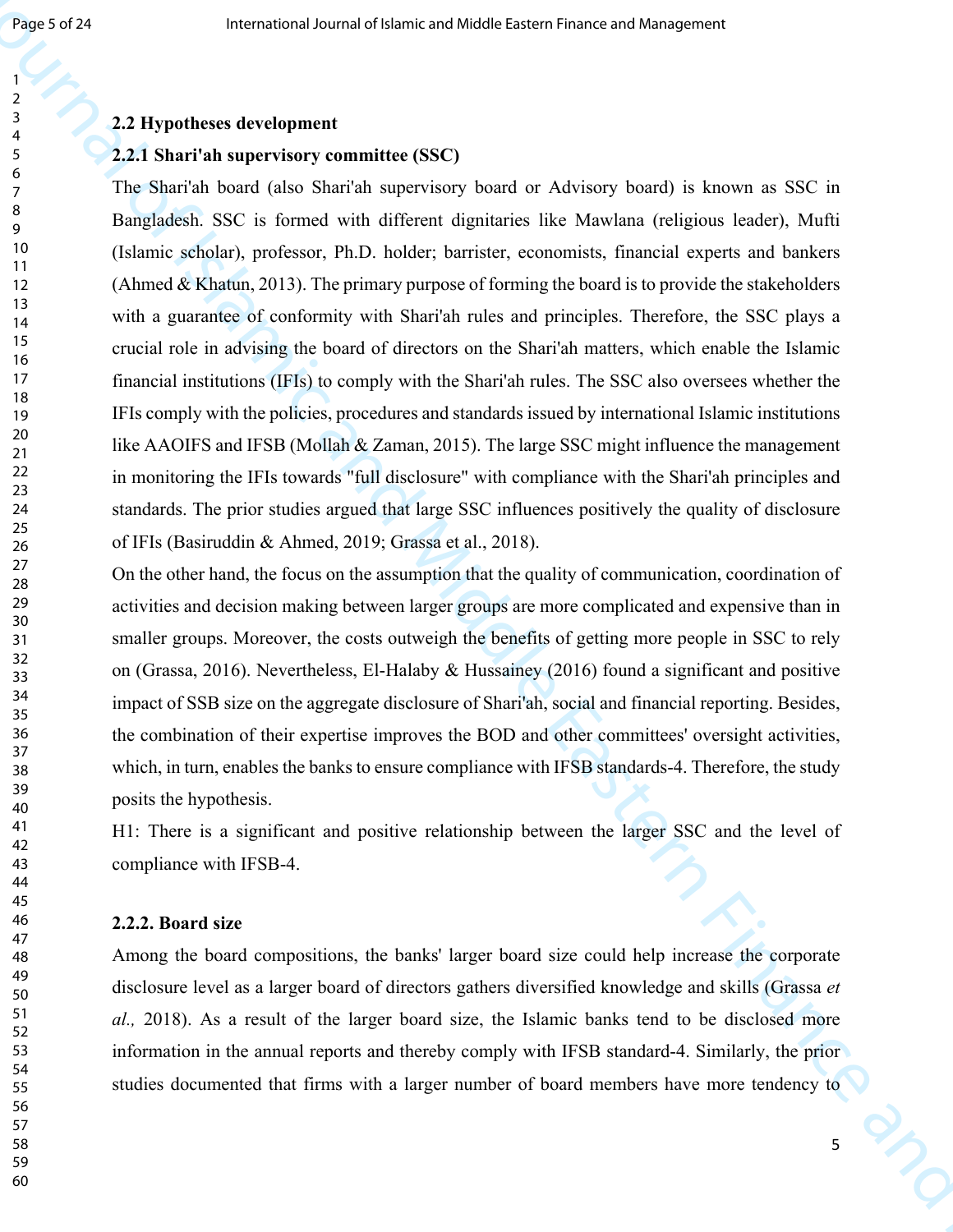disclose information voluntarily in the annual reports (Grassa *et al.,* 2018; Muttakin *et al.*, 2015). <sup>4</sup> Based on the proverb, "too many cooks spoil the broth", Rashid *et al.* (2020b) have mentioned that <sub>7</sub> the accurate decision-making process may be hindered because of having too many board  $\frac{9}{9}$  members. Moreover, the Shari'ah compliance can hinder the way of achieving profit as the rules limit Islamic banks' markets and products; managers' remuneration can be affected due to low profitability (Basiruddin & Ahmed, 2019). However, conducting a study in GCC banks, Grassa (2016) found that there is a positive association between board size and the banks' corporate disclosure. The analysis, therefore, posits the hypothesis as follows:

H2: There is a significant and positive relationship between the board size and the level of compliance with IFSB-4.

# **2.2.3 Board independence** <sup>23</sup>

34 directors enable the management to monitor its self-interest activities and, thus, may motivate the 39 inclusion of external directors requires additional costs for the company (Rashid *et al.,* 2020b). The measure of Latter is of Middle Latter is that we can be a stational of  $\sim$  1998)<br>
The station from the measurement of Islamic and Anti- (2018) Minuted in a  $\sim$  2019)<br>
The station from the stational probability the S According to the stakeholder-agency principle, the independence of the board leads to better <sup>25</sup> management and, thereby, to high disclosure standards. As per the agency theory, it is necessary <sup>27</sup>to observe the activities of the board experts by the independent external member because of the nature of opportunistic behavior (Jahid et al. 2020; Pranata & Laela, 2020). The previous studies' findings suggest that a positive association between board independence and voluntary disclosure (Katmon et al., 2019). Additionally, the theory suggests that a large number of independent banks to disclose more information. Interestingly, some other studies found a negative impact of board independence on Shari'ah non-compliant risk (Basiruddin & Ahmed, 2019) since the 41 Hence, it is necessary to examine the relationship between board independence and IFSB standard, 42 and the study assumes a positive relationship.

H3: There is a significant and positive relationship between board independence and the level of  $^{40}_{47}$  compliance with IFSB-4.

#### **2.2.4 Accounting experts on the board**

51<br>52 In the present study, accounting experts on the board have professional degrees like CA and CMA 53 or Ph.D. in accounting or finance. The board of directors must need good accounting knowledge to comply with the international standards ensuring better quality supervision and consultancy.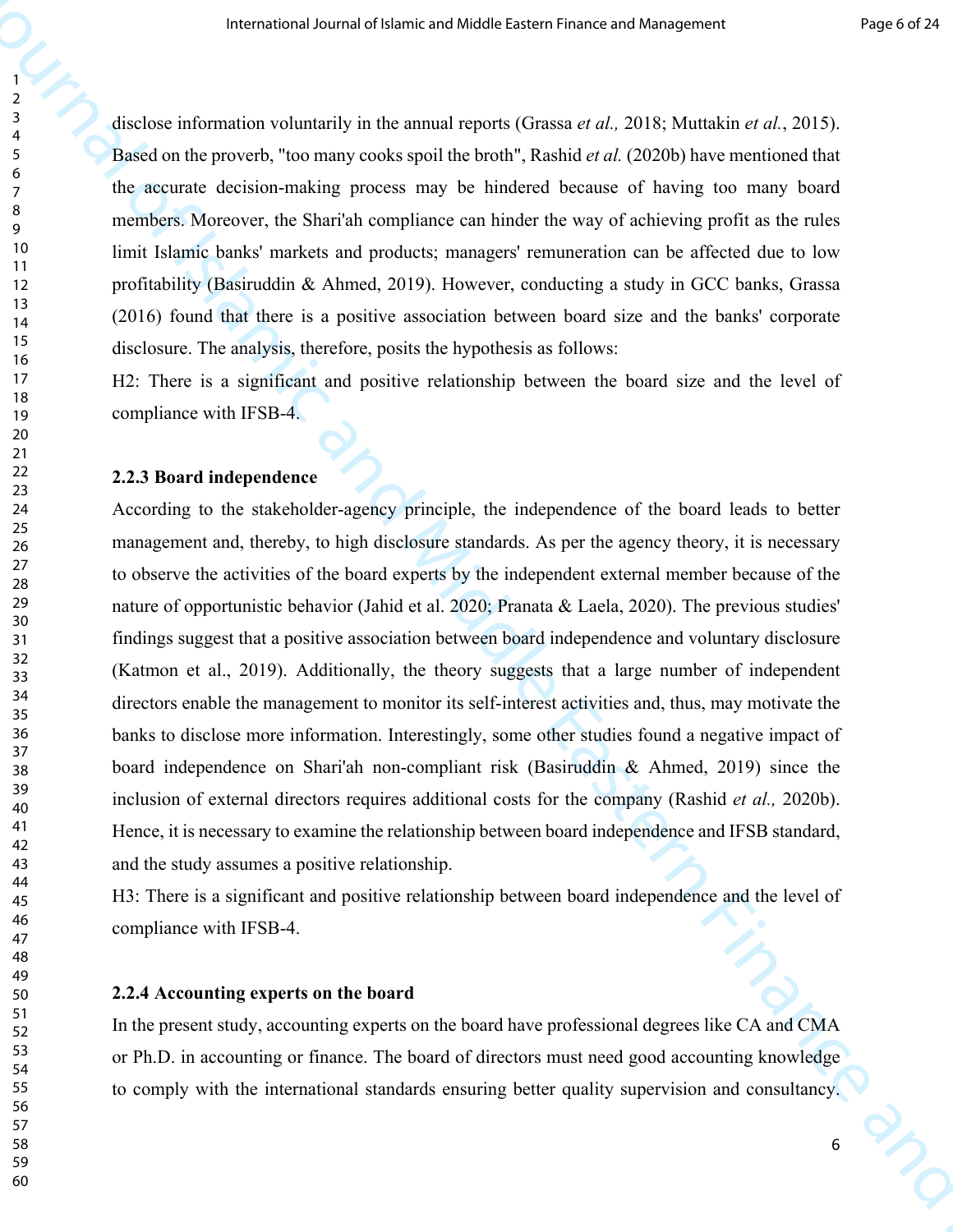reduce the risk of non-compliance. On the other hand, Rashid *et al.* (2020b) documented that **Example 20**<br> **Example 20**<br> **The study of Bushridan &** Ahmed (2019) found that accounting seperation in the Sharib committees<br>
where the relation theoretical Control and Middle California and Middle California and Middle  $\frac{3}{4}$  The study of Basiruddin & Ahmed (2019) found that accounting experts in the Shari'ah committee accounting experts concentrate more on the profitability of a firm instead of sustainability and <sup>o</sup> hence, reduce the level of compliance with international standards. However, accounting experts <sup>10</sup> on the board are thought to play a better role in monitoring and advising the banks' management <sup>11</sup> to report and disclose more information than the non-expert members (Armstrong et al., 2015). Therefore, the study projects the following hypothesis.

<sup>15</sup> H4: There is a significant and positive relationship between the accounting expert on the board and the level of compliance with IFSB standard-4.

### **2.2.5 Audit quality**

22<br>23 Audit plays a pivotal role in supervising, monitoring, and directing a firm's management to 27 resulting in better accounting standards (Grassa, 2016). Similarly, Elgattani & Hussainey (2020) found the size of the audit committee as a crucial factor of AAOIFI governance disclosure in implement an accounting control system to prepare financial statements (Zalata *et al.*, 2018). To <sup>25</sup> enhance information transparency, the firm requires qualified auditors to ensure its efficiency, Islamic Banks. The study, therefore, posits a positive relationship between audit quality and IFSB  $32 \t standard-4.$ 

 $<sup>34</sup>$  H5: There is a significant and positive relationship between audit quality and the level of</sup> compliance with IFSB-4.

# **2.2.6 Ownership structure**

41 According to stakeholder theory, ownership structure influences the management to ensure 42 stockholders' protection. Therefore, the study examines the impact of foreign directors and institutional ownership on compliance with IFSB standard-4 as they hold a significant portion of <sup>40</sup>shares of the Islamic banks in Bangladesh.

#### **2.2.6.1 Foreign ownership**

51 Prior studies found that foreign owners are at an information gap about the institutions compared 53 to domestic owners, which leads them to create pressure managers to disclose more quality 54 information (Grassa, 2016). Moreover, emphasizing the quality of disclosed information viewed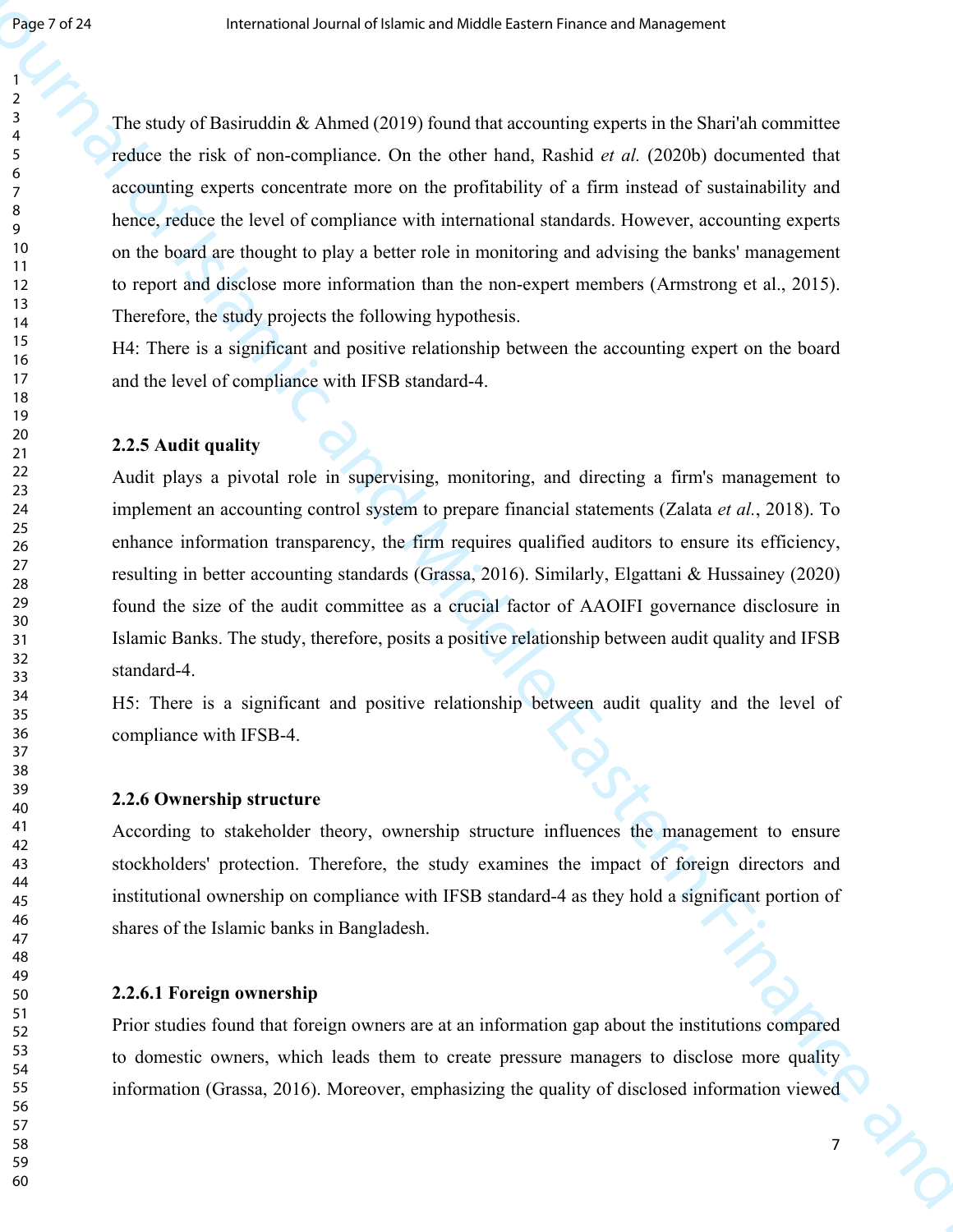as the sign of transparency of firms, Mi Choi *et al.* (2012) highlighted that foreign shareholders 4 play a crucial role in ensuring the quality of the information to strengthen their position to influence <sup>7</sup> the board. The higher the percentage of foreign ownership contributes to increased demand and <sup>9</sup> incentive for more quality information to be published, resulting in more incredible accounting information. Moreover, the foreigners purchase the shares with an expectation that Islamic banks must follow the *Shari'ah* principles in their operations, enhancing the level of compliance with Islamic accounting standards. Therefore, the study hypothesizes the following:

<sup>15</sup> H6: Foreign ownership has a significant impact on the level of compliance with IFSB-4.

#### **2.2.6.2 Directors' ownership**

22 The ownership of directors also seeks to reap the advantages of their management effort for 23 The mean of the strength of  $\sim$  1988 and Anti-<br>
23 and the strength of Theorem and Anti-<br>
23 and the strength of Islamic and Anti-<br>
23 and the strength of Islamic and Anti-<br>
34 and Contents To This higher the particle is The board of directors is appointed to oversee the interest of the shareholders in the institutions. shareholders. When the directors find that the assets held by them in more risk and possibility of loss, they can abuse their discretion more easily (Chen *et al.*, 2008). On the contrary, when they  $\frac{27}{28}$  find themselves as both owners and managers, it is easy for them to manage funds of the institutions and get more flexibility to take actions against shareholders' interests. These opportunities lead them not to disclose accurate information as required by the accounting 32 standards. So, the study puts forward the following hypothesis:

 $<sup>34</sup>$  H7: Directors' ownership has a significant and negative impact on the level of compliance with</sup> IFSB-4.

# **2.2.6.3 Institutional ownership**

41 The study investigated the relationship between institutional ownership and the disclosure of IFSB as the institutional shareholders play a significant role in monitoring the management of banks and helping to disclose more details related to products and services that lead the business to better  $^{40}$  financial results (Grassa et al., 2018). In Saudi Arabia, Azid & Alnodel (2019) found that local financial institutions owned by non-governmental agencies are more likely to voluntarily reveal their Shari'ah governance, especially from the banking sector. Therefore, the following hypothesis is developed:

53 H8: Institutional ownership has a significant and positive impact on the level of compliance with IFSB-4.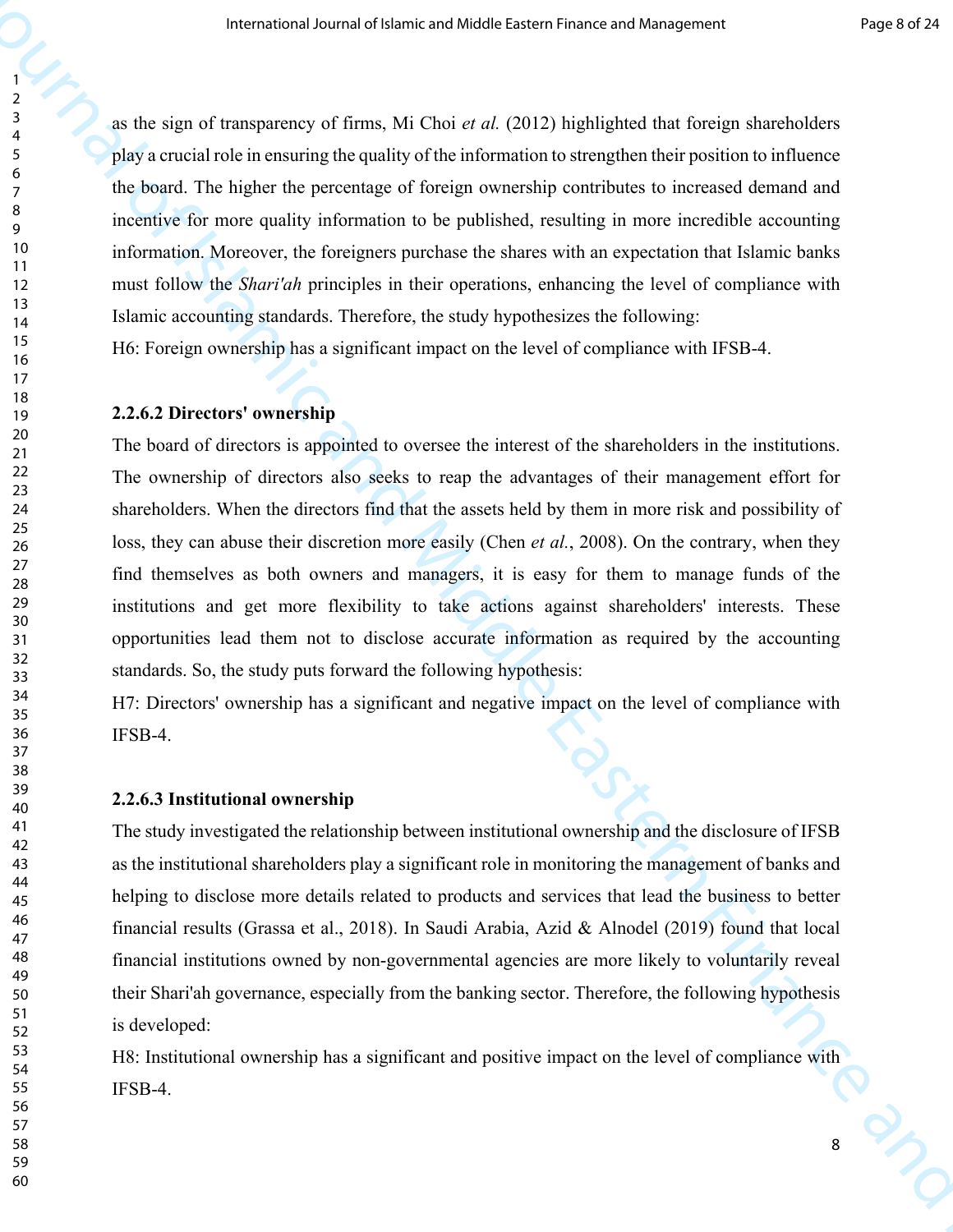# **3. Methodology** <sup>4</sup>

# **3.1 Data**

and Indonesia over the period 2007-2017 and Grassa et al. (2018) in 11 countries from 2004 to Islamic banks such as NRB Global Bank Limited, Standard Bank Limited and Jamuna Bank **Example 2.53**<br> **Example 2. A. Methodology**<br> **A. Methodology**<br> **A. Methodology**<br> **A. Methodology**<br> **A. Methodology**<br> **A. Methodology**<br> **A. Methodology**<br> **A. Methodology**<br> **IDE 2.8 Example 3.6 Consequent Finance and** The study has used secondary data covering six years from 2013 to 2018 from the annual reports 8 of all the seven (100%) listed Islamic banks available during the period of study in Bangladesh. The study has used several years of data to check the compliance level in line with the prior studies of Ullah et al. (2018) in Bangladesh from 2008 to 2012; Basiruddin & Ahmed (2019) in Malaysia <sup>15</sup> 2012. The listed Islamic banks in Bangladesh are Islami Bank Bangladesh Limited (IBBL), Social 16 Islami Bank Limited (SIBL), Shahjalal Islami Bank Limited (SJIBL), Export-Import Bank of Bangladesh Limited (EXIM), First Security Islami Bank Limited (FSIBL), Al-Arafah Islami Bank Limited (AIBL), and ICB Islami Bank Limited (ICBL). The study could not consider Union Bank 22 Limited which started operation in the middle of 2013 and other three newly established/ converted 23 Limited.

| <b>SI</b>                   | <b>Req. Items Category</b>              | Req.         | <b>SI</b> | <b>Req. Items Category</b>     | Req.         |
|-----------------------------|-----------------------------------------|--------------|-----------|--------------------------------|--------------|
| No.                         |                                         | <b>Items</b> | No.       |                                | <b>Items</b> |
|                             | Corporate Information                   | 6            | 10        | <b>Liquidity Risk</b>          |              |
| $\mathcal{D}_{\mathcal{L}}$ | Capital Structure                       | 6            | 11        | <b>Market Risk</b>             | 4            |
| 3                           | Capital Adequacy                        | 8            | 12        | <b>Operational Risk</b>        | 5            |
| $\overline{4}$              | Investment<br>Accounts<br>(both         | 11           | 13        | Rate of Return Risk            |              |
|                             | Restricted<br>Unrestricted<br>and       |              |           |                                |              |
|                             | <b>Investment Account Holders (IAH)</b> |              |           |                                |              |
| 5                           | <b>Unrestricted Investment Accounts</b> | 18           | 14        | Displaced Commercial Risk      | 7            |
| 6                           | <b>Restricted Investment Accounts</b>   | 19           | 15        | <b>Contract-specific Risks</b> | 2            |
| 7                           | <b>General Disclosures</b>              | 11           | 16        | General<br>Governance          | 6            |
|                             |                                         |              |           | <b>Disclosures</b>             |              |
| 8                           | <b>Credit Risk</b>                      | 10           | 17        | Shari'ah<br>Governance         | 6            |
|                             |                                         |              |           | <b>Disclosures</b>             |              |
| 9                           | <b>Credit Risk Mitigation</b>           | 6            |           | <b>Total</b>                   | 133          |

**Table 1: Showing classes of items taken as the basis of Un-weighted Compliance Index (UCI)** 

# **3.1.1 The Dependent Variable** <sup>52</sup>

The dependent variable used in this study is the Un-weighted Compliance Index (UCI). The UCI has been established based on a dichotomous process where an object scores' 1' if it complies and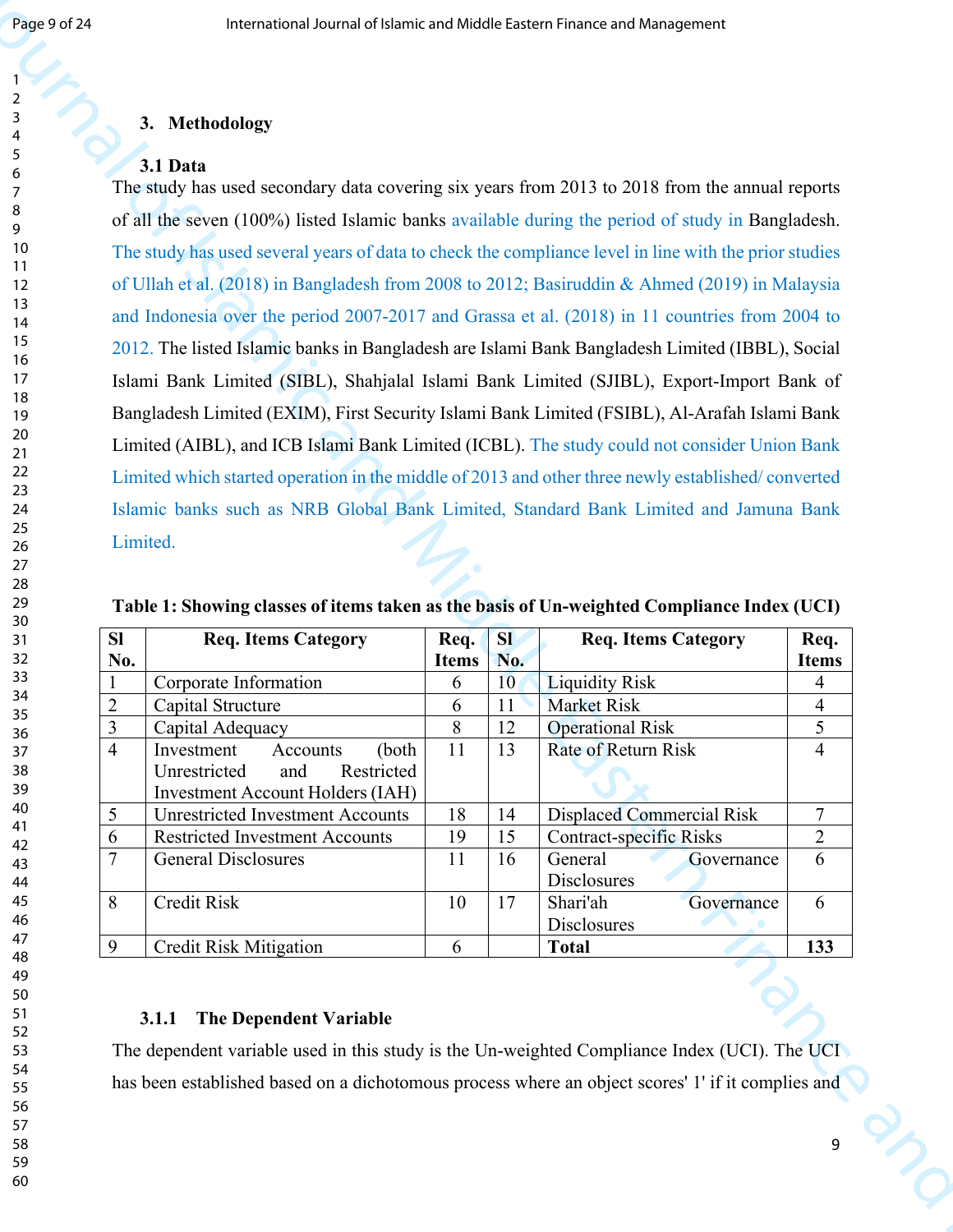$$
TCS = \sum_{i=1}^{n} ci
$$

## **Table 2: Summary of variables and their measurement**

|             |                                                     | International Journal of Islamic and Middle Eastern Finance and Management                                  | Page 10 of 24 |
|-------------|-----------------------------------------------------|-------------------------------------------------------------------------------------------------------------|---------------|
|             |                                                     | '0' if it does not comply across 133 items of IFSB standard-4 shown in Table 1 by following Ullah           |               |
|             |                                                     | et al. (2018). The overall compliance score (TCS) would be determined as follows:                           |               |
|             |                                                     | $TCS = \sum_{i=1}^{n} ci$                                                                                   |               |
|             |                                                     | Where, $c = 1$ if item <i>ci</i> is disclosed and 0, otherwise<br>$n =$ number of items                     |               |
|             | Table 2: Summary of variables and their measurement |                                                                                                             |               |
| Abbreviated | Full name                                           | Variable description                                                                                        |               |
| name        | Dependent variable                                  |                                                                                                             |               |
| <b>TCS</b>  | Total compliance score                              | Total compliance score with IFSB score of 6 years<br>from 2013 to 2018 has been measured with UCI           |               |
|             | <b>Independent variables</b>                        |                                                                                                             |               |
| <b>SSC</b>  | Shari'ah supervisory                                | The number of members on the board of Shari'ah                                                              |               |
| <b>BS</b>   | committee<br>Board size                             | supervisory committee<br>The number of total members on the board of directors                              |               |
| <b>IBM</b>  | Independent board of                                | The number of independent members on the board of                                                           |               |
|             | director                                            | directors                                                                                                   |               |
| AE          | Accounting expert                                   | The number of board members who have a professional<br>degree like CA, CMA or Ph.D. in the accounting field |               |
| BIG4        | Audit quality                                       | This is calculated as a dummy variable set to 1 if one of                                                   |               |
| AC          | Audit committee                                     | the BIG4 companies audits the bank and 0, otherwise.<br>The number of audit committee members               |               |
| <b>FS</b>   | Foreign share                                       | Percent of shares owned by foreign owners                                                                   |               |
| <b>DS</b>   | Director share                                      | Percent of shares owned by the board of directors                                                           |               |
| IS          | Institutional share                                 | Percent of shares owned by institutions                                                                     |               |
|             | <b>Control variables</b>                            |                                                                                                             |               |
| <b>ROA</b>  | Return on assets                                    | The ratio of net profit after tax (NPAT) to total assets<br>over 2013 to 2018                               |               |
| <b>ROE</b>  | Return on assets                                    | The ratio of NPAT to total equity over 2013 to 2018                                                         |               |
| DG          | Deposit growth                                      | Percent of change in present year's deposit compared to<br>the preceding year                               |               |
| <b>SIZE</b> | Bank size                                           | The logarithm of total assets                                                                               |               |
| <b>LEV</b>  | Leverage                                            | The ratio of total debts / total assets                                                                     |               |
| <b>DEBT</b> | Liability                                           | The logarithm of the total amount of short and long-<br>term liabilities                                    |               |

| 6                        |                 |
|--------------------------|-----------------|
|                          |                 |
| š<br>٤                   |                 |
| ¢<br>€                   |                 |
|                          | 10              |
| 1                        | 1               |
| 1                        | Č               |
| 1                        | ξ               |
|                          | 1               |
| 1<br>1!                  | 5               |
|                          |                 |
|                          | 16<br>;         |
| 1                        |                 |
| 18                       | 3               |
|                          | 19              |
|                          | $\overline{20}$ |
| $\overline{2}$           | 1               |
| $\overline{2}$           | $\overline{2}$  |
| $\overline{2}$           | 3               |
|                          | $\frac{24}{3}$  |
|                          | 25              |
|                          | 26              |
| $\frac{1}{2}$            |                 |
|                          | 28              |
|                          | 29              |
|                          | 30              |
| 3                        | 1               |
|                          |                 |
| 3                        | $\overline{2}$  |
| 3                        | 3               |
|                          | 34              |
|                          | 35              |
|                          | 36              |
| $\overline{\phantom{a}}$ |                 |
| 38                       | 3               |
| $\frac{3}{2}$            | 9               |
|                          | $40 \,$         |
|                          | 41              |
|                          | 42              |
| Ĺ                        | ٦               |
|                          | 44              |
|                          | 45              |
|                          |                 |
|                          | 46              |
| 47                       |                 |
| 48                       | 3               |
|                          | 49              |
| l                        | 50              |
| Ę<br>Ć                   | 1               |
| C<br>5                   | 2               |
| r,<br>5                  | ξ               |
| C                        | 54              |
| C                        | 55              |
| C                        | 56              |
| 5                        | ı,              |
| 58                       |                 |
|                          |                 |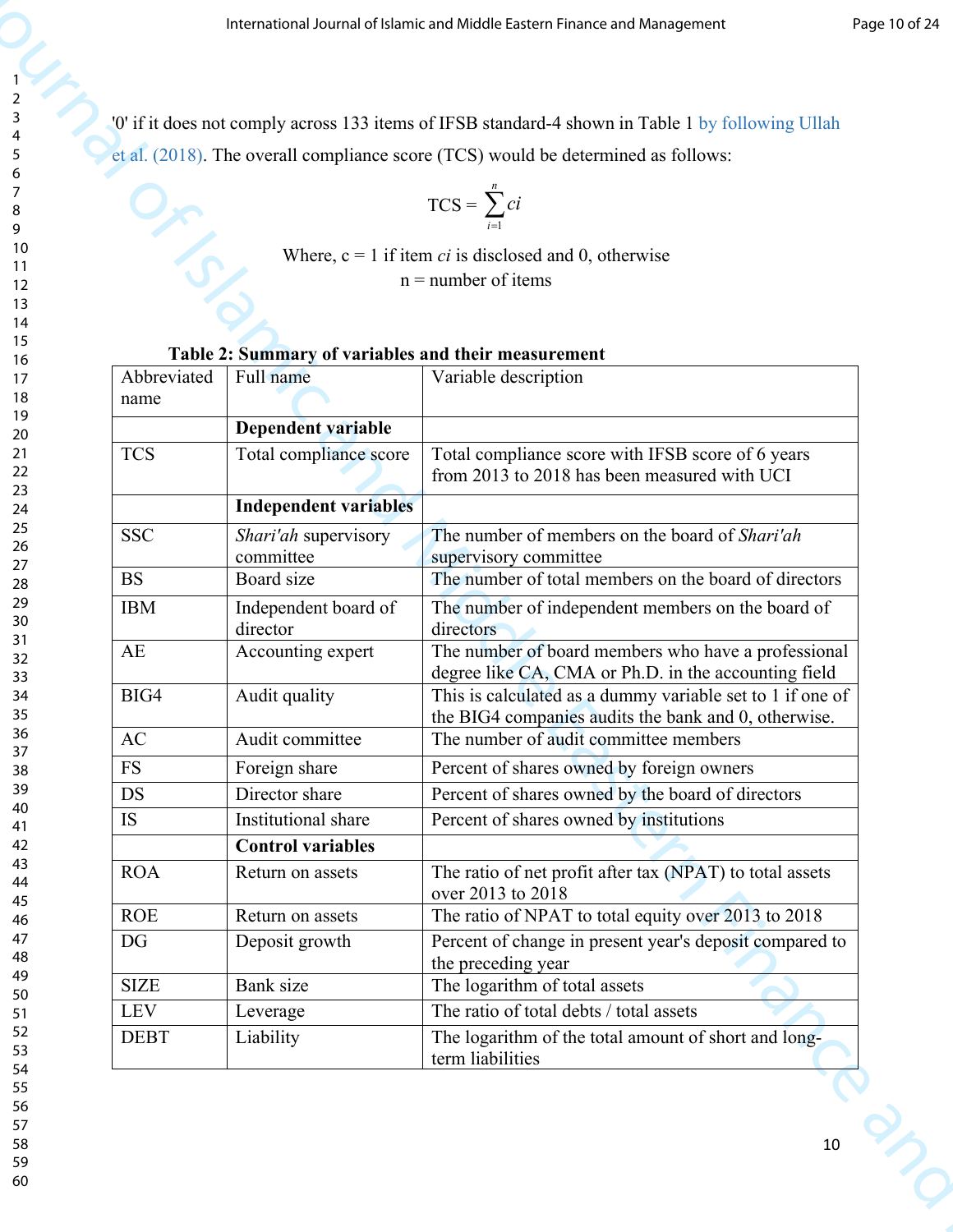# **3.1.2 Independent variables** <sup>4</sup>

The details of the independent variables are in Table 2.

# **3.1.3 Control variables**

 significant impact on the level of voluntary disclosure (Grassa et al., 2018; Muttakin et al., 2015).  $\frac{8}{9}$  The study has used return on assets (ROA) and deposit growth as the indicator of financial <sup>10</sup> performance measurement. According to signaling theory, firm financial performance has a 11 The study also used the size of the bank and leverage as control variables considering the previous research related to disclosure (Katmon et al., 2019).

# **3.2 Model Specification** <sup>19</sup>

<sup>20</sup> In the model, the study includes the Shari'ah supervisory committee, the board size, independent <sup>21</sup> board members, accounting experts on the board, audit committee, and ownership structures as the characteristics of corporate governance to examine their impact on the level of compliance with  $\frac{25}{26}$  IFSB-4.

$$
TCS_{it} = \alpha_0 + \beta_1 SSC_{it} + \beta_2 BS_{it} + \beta_3 IBM_{it} + \beta_4 AE_{it} + \beta_5 BIG4_{it} + \beta_6 FS_{it} + \beta_7 DS_{it} + \beta_8 IS_{it} + \beta_9 ROA_{it} + \beta_{10} DG_{it} + \beta_{11} SIZE_{it} + \beta_{12} LEV_{it} + \beta_{13} YEAR DUMMY_{it} + \varepsilon_{it}
$$

 $\frac{32}{32}$  Where TCS = Un-weighted total compliance score per sample bank received.

33  $\alpha_0$  = the constant

 $\varepsilon_{it}$  = the error term

36  $\beta_1$  to  $\beta_{13}$  = the coefficients of the variables defined in Table 2, and

 $37'$  i' and 't' = the number of banks and period respectively.

### **3.3 Measurement instruments**

**Example 18 and 18**<br> **3.13**<br> **3.14**<br> **1.1.2 Interpretation and Middle Eastern Finance and Middle Eastern Finance and Middle Eastern Finance<br>
<b>3.14**<br> **1.1.2. International And Middle Eastern Finance and Middle Eastern** 41 Descriptive statistics have been used as an essential tool to evaluate the overall summary of a set of data. Moreover, we have run the Pearson correlation to show the relationship and check multicollinearity among the variables. Multicollinearity is a process in which one predictor variable can be linearly estimated from the other with a significant degree of precision in a multiple 48 regression model. High multicollinearity can bias a model. We have also used the variance inflation factor (VIF) to confirm whether the multicollinearity problem exists in our data. Then, we run the OLS regression to investigate the impact of corporate governance on the level of 53 compliance with IFSB-4. We have also run some additional models to test the robustness of our baseline model. We have dropped some variables such as audit committee, ROA, and LEV and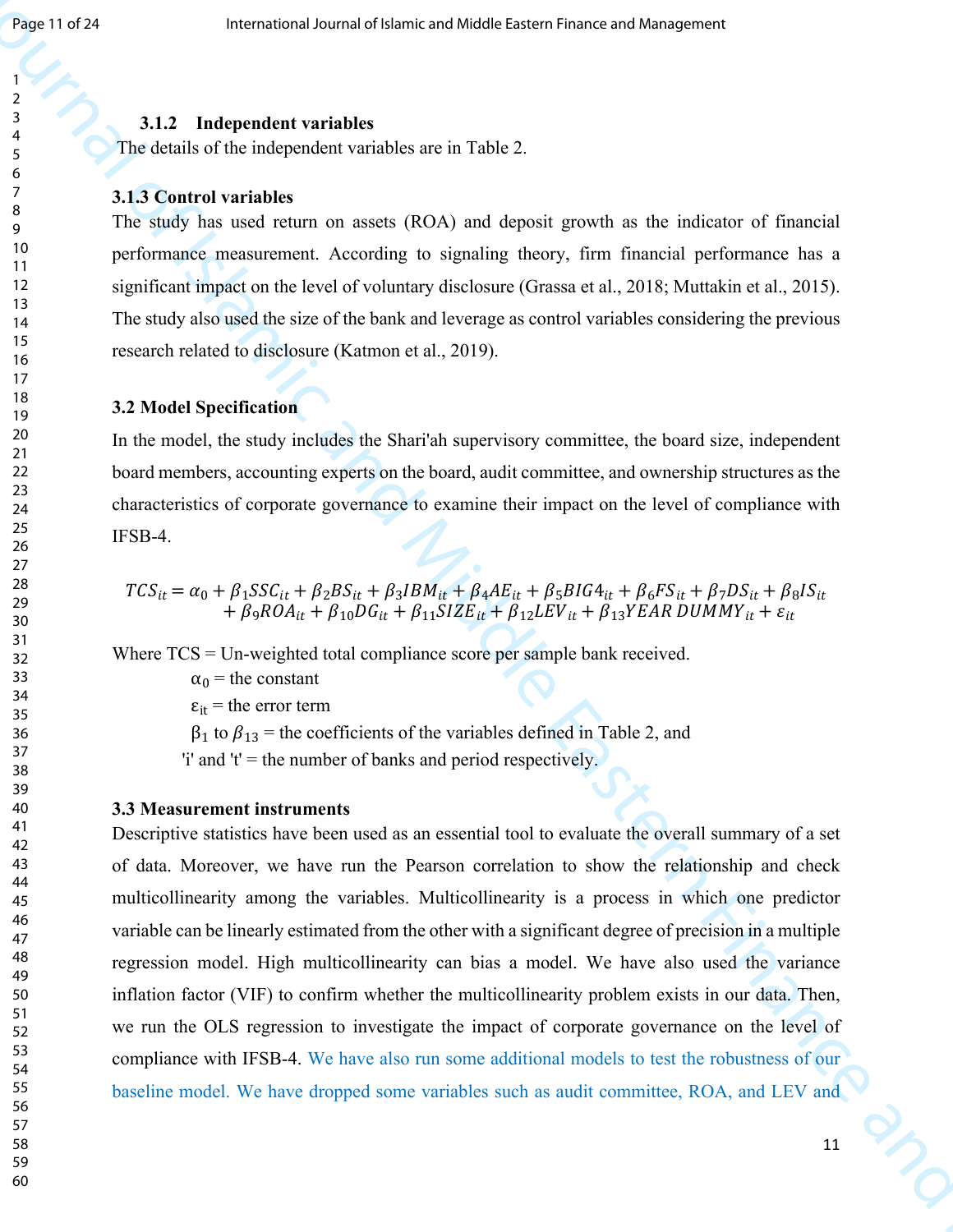used alternative variables of BIG4, ROE, and DEBT respectively to check the baseline model's robustness. Finally, a two-stage SLS was run to check the endogeneity issue of the study. We have used STATA to have run these instruments.

### **4. Findings and analysis**

### **4.1 Compliance with Islamic Financial Services Board (IFSB) standard -4**

 Table 3 shows the percentage of yearly and average compliance scores. The average score reveals The means of Lietutional Middle Lands a heating of Middle Lands and The Middle Theoretical Specifics (A) and DVI The means of the smaller world's photons. Finally, a two-sample of Nickle and Middle Theoretical Specifics ( that the Islamic banks in Bangladesh differ in complying with IFSB standard- 4. The IBBL scored 54.76 percent (the highest) average compliance score, whereas the FSIBL scored 37.59 percent (the lowest). The overall compliance score of IFSB standard- 4 over the six years is below half of the total items (44.83 percent). However, the findings provided that the overall IFSB standard-4 disclosure and compliance score of Islamic banks are not sufficient, though each bank's compliance level is increasing over the years. The banks' management may emphasize more disclosing information in the annual report, resulting in improving the compliance score. Moreover, the regulatory authority may design and implement the strategic policy that instigates the banks to disclose and comply with international standards like IFSB.

| <b>Serial</b><br>no.    | <b>Bank</b>  | 2013  | 2014  | 2015  | 2016  | 2017  | 2018  | Average |
|-------------------------|--------------|-------|-------|-------|-------|-------|-------|---------|
| 1                       | <b>IBBL</b>  | 51.88 | 54.14 | 54.89 | 54.89 | 55.64 | 57.14 | 54.76   |
| $\boldsymbol{2}$        | <b>SIBL</b>  | 45.11 | 45.86 | 46.62 | 48.12 | 48.12 | 48.12 | 46.99   |
| 3                       | <b>AIBL</b>  | 39.85 | 42.86 | 42.86 | 45.86 | 46.62 | 46.62 | 44.11   |
| $\overline{\mathbf{4}}$ | <b>FSIBL</b> | 32.33 | 37.59 | 37.59 | 39.1  | 39.1  | 39.85 | 37.59   |
| $5\overline{)}$         | <b>EXIM</b>  | 41.35 | 41.35 | 41.35 | 42.86 | 42.86 | 44.36 | 42.36   |
| 6                       | <b>ICBL</b>  | 40.6  | 45.86 | 46.62 | 48.12 | 48.12 | 46.62 | 45.99   |
| $\overline{7}$          | <b>SJIBL</b> | 37.59 | 39.1  | 41.35 | 42.11 | 45.11 | 46.62 | 41.98   |
|                         | Average      | 41.25 | 43.82 | 44.47 | 45.86 | 46.51 | 47.05 | 44.83   |

**Table 3: Total Compliance Score in %** 

### **4.2 Descriptive statistics**

Table 4 presents descriptive statistics in which the number of observations used in the study is 42 for 7 Islamic banks over a period of six years. The average score of total compliance level (TCS)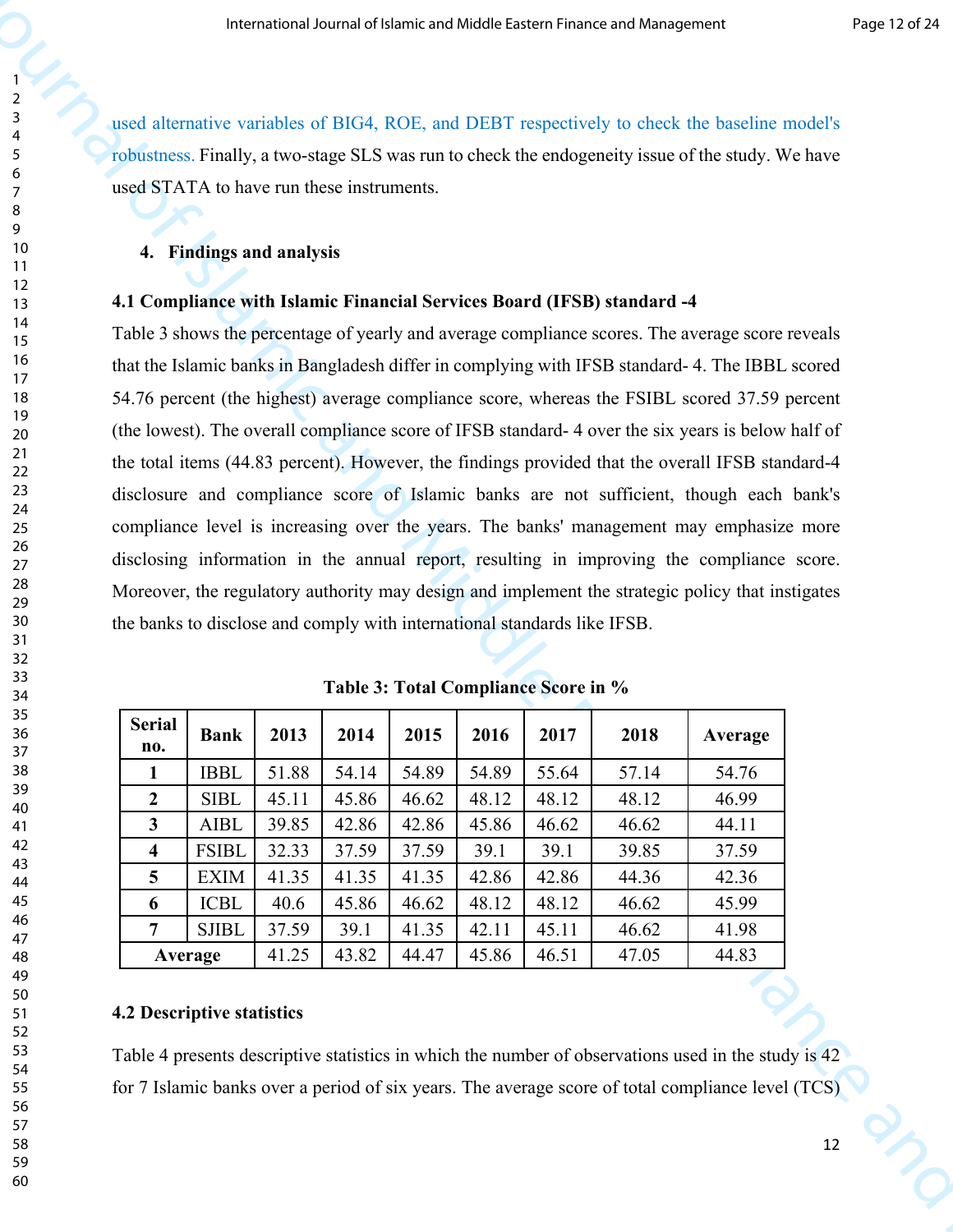with IFSB-4 is 60. The average size of the board member of the Islamic banks is 15, of which the standard deviation of the board size (4.04) and independent board member (1.52) indicate a high **Example 26**<br> **Example 36**<br> **Example 36**<br> **Example 36**<br> **Example 36**<br> **Example 36**<br> **Example 36**<br> **Example 36**<br> **Example 36**<br> **Example 36**<br> **Example 36**<br> **Example 36**<br> **Example 36**<br> **Example 36**<br> **Example 36**<br> **Example 36** independent member is only 3. It means the independence of the board is questionable. The high variation among the sample banks. Unfortunately, the number of financial experts is insignificant (0.86) in Islamic banks. As the banks have a separate audit committee, they may not be interested in keeping more accounting experts; it is costly. Moreover, concerning the audit committee's size, the average number of audit committee members is 5 (mean: 4.57). Concerning the ownership structure, the director holds the highest percentage of shares (33.7%) while foreign and institutional owners' possession is only 14.04 and 14.95 percent respectively. This result implies that the directors' owners have a chance to influence the business's decision-making process because of playing a dual role as both the owner and manager at the same time. Interestingly, the standard deviation of ROA (1.51%) and LEV (26.5%) is greater than that of their mean value of 0.39% and 20.22% respectively. These figures indicate a more significant variation in the financial performance among the Islamic banks.

| Variables   | Obs. | Mean  | Std. Dev. | Min              | Max          |    |
|-------------|------|-------|-----------|------------------|--------------|----|
| <b>TCS</b>  | 42   | 60.05 | 6.71      | 50               | 76           |    |
| <b>ROA</b>  | 42   | 0.39  | 1.51      | $-4.76$          | 2.36         |    |
| <b>ROE</b>  | 42   | 10.06 | 3.83      | 0.63             | 16.16        |    |
| DG          | 42   | 12.28 | 9.17      | $-7.56$          | 30.81        |    |
| LEV         | 42   | 20.22 | 26.05     | 4.24             | 95.03        |    |
| <b>DEBT</b> | 42   | 11.79 | 1.23      | 9.07             | 13.60        |    |
| ${\rm FS}$  | 42   | 14.04 | 23.02     | $\overline{0}$   | 52.98        |    |
| IS          | 42   | 14.95 | 9.77      | $\mathbf{0}$     | 46.7         |    |
| <b>DS</b>   | 42   | 33.70 | 14.60     | $\boldsymbol{0}$ | 51.28        |    |
| AE          | 42   | 0.86  | 1.39      | $\boldsymbol{0}$ | 8            |    |
| AC          | 42   | 4.57  | 0.94      | $\overline{3}$   | 6            |    |
| <b>BS</b>   | 42   | 15.17 | 4.04      | $\overline{7}$   | 20           |    |
| <b>IBM</b>  | 42   | 2.98  | 1.52      | $\mathbf{1}$     | $8\,$        |    |
| BIG4        | 42   | 0.14  | 0.35      | $\boldsymbol{0}$ | $\mathbf{1}$ |    |
| <b>SSC</b>  | 42   | 8.31  | 3.17      | $\overline{4}$   | 13           |    |
| <b>SIZE</b> | 42   | 12.09 | 1.20      | 9.34             | 13.81        |    |
|             |      |       |           |                  |              |    |
|             |      |       |           |                  |              |    |
|             |      |       |           |                  |              |    |
|             |      |       |           |                  |              | 13 |
|             |      |       |           |                  |              |    |
|             |      |       |           |                  |              |    |
|             |      |       |           |                  |              |    |

**Table 4: Descriptive Statistics (2013-2018)**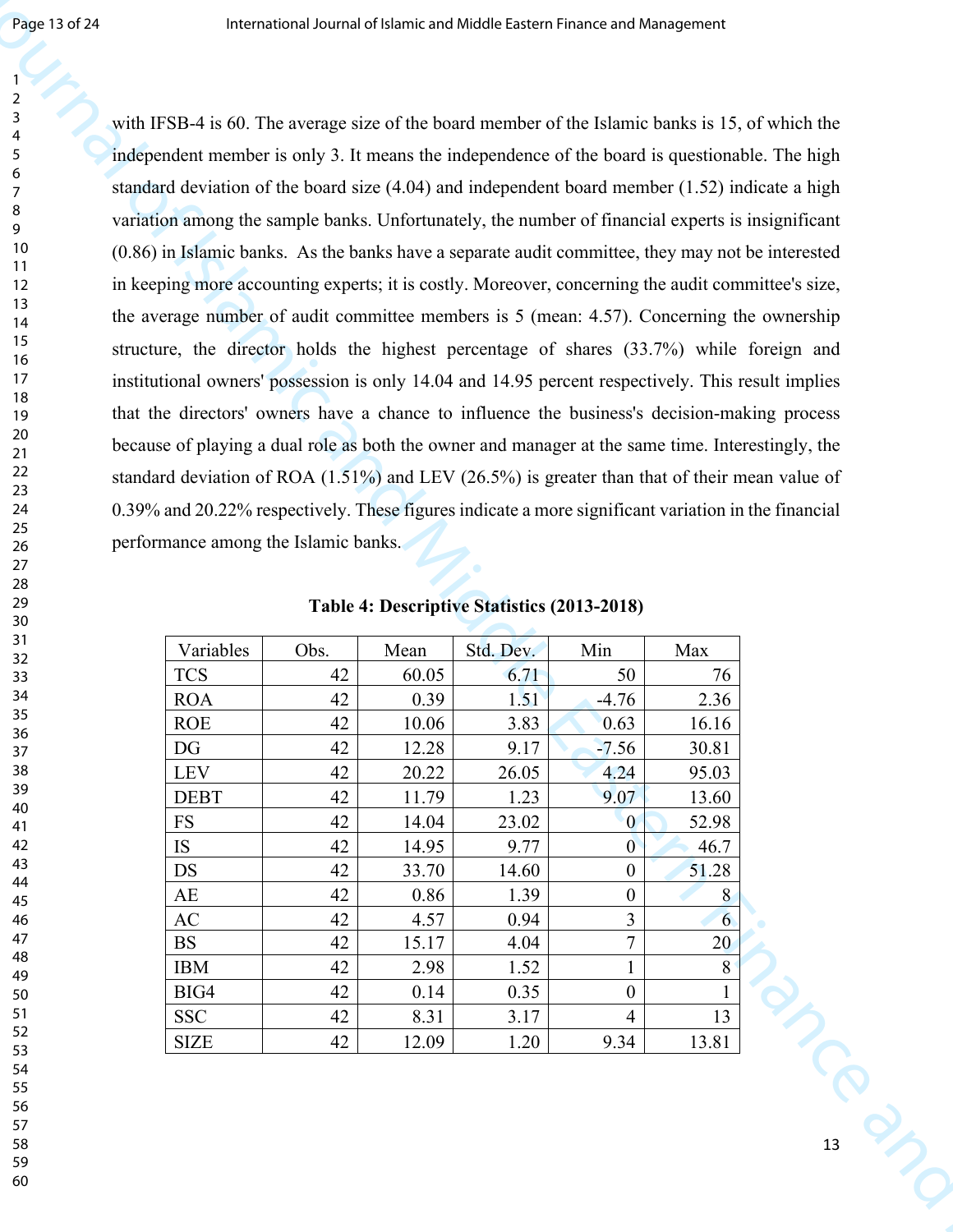### **4.3 Correlation Analysis**

|           |                                             |                           |                                 |                           |                          | International Journal of Islamic and Middle Eastern Finance and Management                                                                                                                                     |                                           |                           |                     |                            |                        |            |            | Page 14 of 24 |
|-----------|---------------------------------------------|---------------------------|---------------------------------|---------------------------|--------------------------|----------------------------------------------------------------------------------------------------------------------------------------------------------------------------------------------------------------|-------------------------------------------|---------------------------|---------------------|----------------------------|------------------------|------------|------------|---------------|
|           |                                             |                           | <b>4.3 Correlation Analysis</b> |                           |                          |                                                                                                                                                                                                                |                                           |                           |                     |                            |                        |            |            |               |
| 6         |                                             |                           |                                 |                           |                          | Table 5 presents the Pearson correlations among the variables. The compliance level of IFSB                                                                                                                    |                                           |                           |                     |                            |                        |            |            |               |
| - 7<br>8  |                                             |                           |                                 |                           |                          | standard-4 (TCS) is positively correlated with size of the Shari'ah supervisory committee (SSC)                                                                                                                |                                           |                           |                     |                            |                        |            |            |               |
| 9<br>10   |                                             |                           |                                 |                           |                          | $(0.365, p<0.01)$ ; firm size (SIZE) (0.261, p<0.1); board size (BS) (0.263, p<0.1); independent                                                                                                               |                                           |                           |                     |                            |                        |            |            |               |
| -11<br>12 |                                             |                           |                                 |                           |                          | board member (0.42, p<0.01); accounting experts (AE) (0.631, p<0.01); audit quality (BIG4)                                                                                                                     |                                           |                           |                     |                            |                        |            |            |               |
| 13        |                                             |                           |                                 |                           |                          | $(0.489, p<0.01)$ ; and foreign ownership (FS) $(0.703, p<0.01)$ . However, the TCS is negatively                                                                                                              |                                           |                           |                     |                            |                        |            |            |               |
| 14<br>15  |                                             |                           |                                 |                           |                          | correlated with directors' shares (DS) $(-0.51, p<0.01)$ . The findings of correlation provide that the                                                                                                        |                                           |                           |                     |                            |                        |            |            |               |
| 16<br>17  |                                             |                           |                                 |                           |                          | larger the firm's size, board, Shari'ah supervisory committee, the higher the board independence,<br>greater the audit quality, more the financial experts in the board and more the percentage of foreign     |                                           |                           |                     |                            |                        |            |            |               |
| 18<br>19  |                                             |                           |                                 |                           |                          | owners in the Islamic banks comply with the IFSB standard-4. On the contrary, director ownership                                                                                                               |                                           |                           |                     |                            |                        |            |            |               |
| 20<br>21  |                                             |                           | reduces the level of TCS.       |                           |                          |                                                                                                                                                                                                                |                                           |                           |                     |                            |                        |            |            |               |
| 22<br>23  |                                             |                           |                                 |                           |                          |                                                                                                                                                                                                                |                                           |                           |                     |                            |                        |            |            |               |
| 24<br>25  |                                             |                           |                                 |                           |                          | <b>Table 5: Pairwise correlation</b>                                                                                                                                                                           |                                           |                           |                     |                            |                        |            |            |               |
| 26<br>27  |                                             | <b>TCS</b>                | <b>ROA</b>                      | DG                        | <b>SIZE</b>              | LEV                                                                                                                                                                                                            | BIG4                                      | <b>FS</b>                 | IS                  | DS                         | $\mathbf{A}\mathbf{E}$ | <b>BS</b>  | <b>IBM</b> | <b>SSC</b>    |
| 28<br>29  | $\rm TCS$<br>$\rm{ROA}$                     | $\overline{1}$<br>0.008   |                                 |                           |                          |                                                                                                                                                                                                                |                                           |                           |                     |                            |                        |            |            |               |
| 30<br>31  | DG                                          | $-0.041$                  | $0.563***$                      |                           |                          |                                                                                                                                                                                                                |                                           |                           |                     |                            |                        |            |            |               |
| 32<br>33  | <b>SIZE</b><br>${\rm LEV}$                  | $0.261*$<br>0.05          | $0.750***$<br>$-0.869***$       | $0.510***$<br>$-0.510***$ | $-0.819***$              |                                                                                                                                                                                                                |                                           |                           |                     |                            |                        |            |            |               |
| 34<br>35  | BIG4                                        | $0.489***$                | 0.108                           | 0.040                     | $0.370*$                 | $-0.115$                                                                                                                                                                                                       |                                           |                           |                     |                            |                        |            |            |               |
| 36<br>37  | FS<br>IS                                    | $0.703***$<br>0.018       | $-0.471***$<br>0.135            | $-0.407***$<br>0.189      | $-0.223$<br>0.046        | $0.439***$<br>$-0.052$                                                                                                                                                                                         | 0.197<br>$-0.036$                         | $-0.197$                  | $\mathbf{I}$        |                            |                        |            |            |               |
| 38<br>39  | $\mathop{\rm DS}$<br>$\mathbf{A}\mathbf{E}$ | $-0.507***$<br>$0.631***$ | $0.695***$<br>$-0.119$          | $0.580***$<br>$-0.211$    | $0.552***$<br>0.249      | $-0.695***$<br>0.054                                                                                                                                                                                           | $-0.020$<br>$0.538***$                    | $-0.787***$<br>$0.461***$ | 0.172<br>$-0.008$   | $\mathbf{1}$<br>$-0.308**$ |                        |            |            |               |
| 40<br>41  | <b>BS</b><br><b>IBM</b>                     | $0.263*$<br>$0.42***$     | $0.676***$<br>$0.425***$        | .335**<br>0.25            | $0.711***$<br>$0.743***$ | $-0.611***$<br>$-0.533***$                                                                                                                                                                                     | $0.494***$<br>$0.459***$                  | $-0.248$<br>0.146         | $-0.13$<br>$-0.151$ | $0.501***$<br>0.176        | 0.204<br>$0.298*$      | $0.548***$ |            |               |
| 42<br>43  | <b>SSC</b>                                  | $0.365**$                 | $0.509***$                      | 0.174                     | $0.535***$               | $-0.51***$                                                                                                                                                                                                     | 0.112                                     | $-0.018$                  | $-0.082$            | 0.218                      | 0.094                  | $0.61***$  | $0.538***$ |               |
| 44<br>45  |                                             |                           |                                 |                           |                          |                                                                                                                                                                                                                | $p < 0.10,$ ** $p < 0.05,$ *** $p < 0.01$ |                           |                     |                            |                        |            |            |               |
| 46<br>47  |                                             |                           | 4.4 Multicollinearity problem   |                           |                          |                                                                                                                                                                                                                |                                           |                           |                     |                            |                        |            |            |               |
| 48<br>49  |                                             |                           |                                 |                           |                          | Before further analysis, the study investigates the multicollinearity problem among the variables.                                                                                                             |                                           |                           |                     |                            |                        |            |            |               |
| 50<br>51  |                                             |                           |                                 |                           |                          | Table 5 provides that the highest correlation coefficient between leverage and ROA is 0.869, which                                                                                                             |                                           |                           |                     |                            |                        |            |            |               |
| 52<br>53  |                                             |                           |                                 |                           |                          | is less than the threshold of 0.90 (Black et al., 2010), meaning that there is no collinearity issue in<br>the study. Furthermore, the variance inflation factor (VIF) presented in Table 6 shows that all the |                                           |                           |                     |                            |                        |            |            |               |
| 54<br>55  |                                             |                           |                                 |                           |                          |                                                                                                                                                                                                                |                                           |                           |                     |                            |                        |            |            |               |
| 56<br>57  |                                             |                           |                                 |                           |                          |                                                                                                                                                                                                                |                                           |                           |                     |                            |                        |            |            |               |
| 58<br>59  |                                             |                           |                                 |                           |                          |                                                                                                                                                                                                                |                                           |                           |                     |                            |                        |            | 14         |               |
| 60        |                                             |                           |                                 |                           |                          |                                                                                                                                                                                                                |                                           |                           |                     |                            |                        |            |            |               |
|           |                                             |                           |                                 |                           |                          |                                                                                                                                                                                                                |                                           |                           |                     |                            |                        |            |            |               |

### **Table 5: Pairwise correlation**

### **4.4 Multicollinearity problem**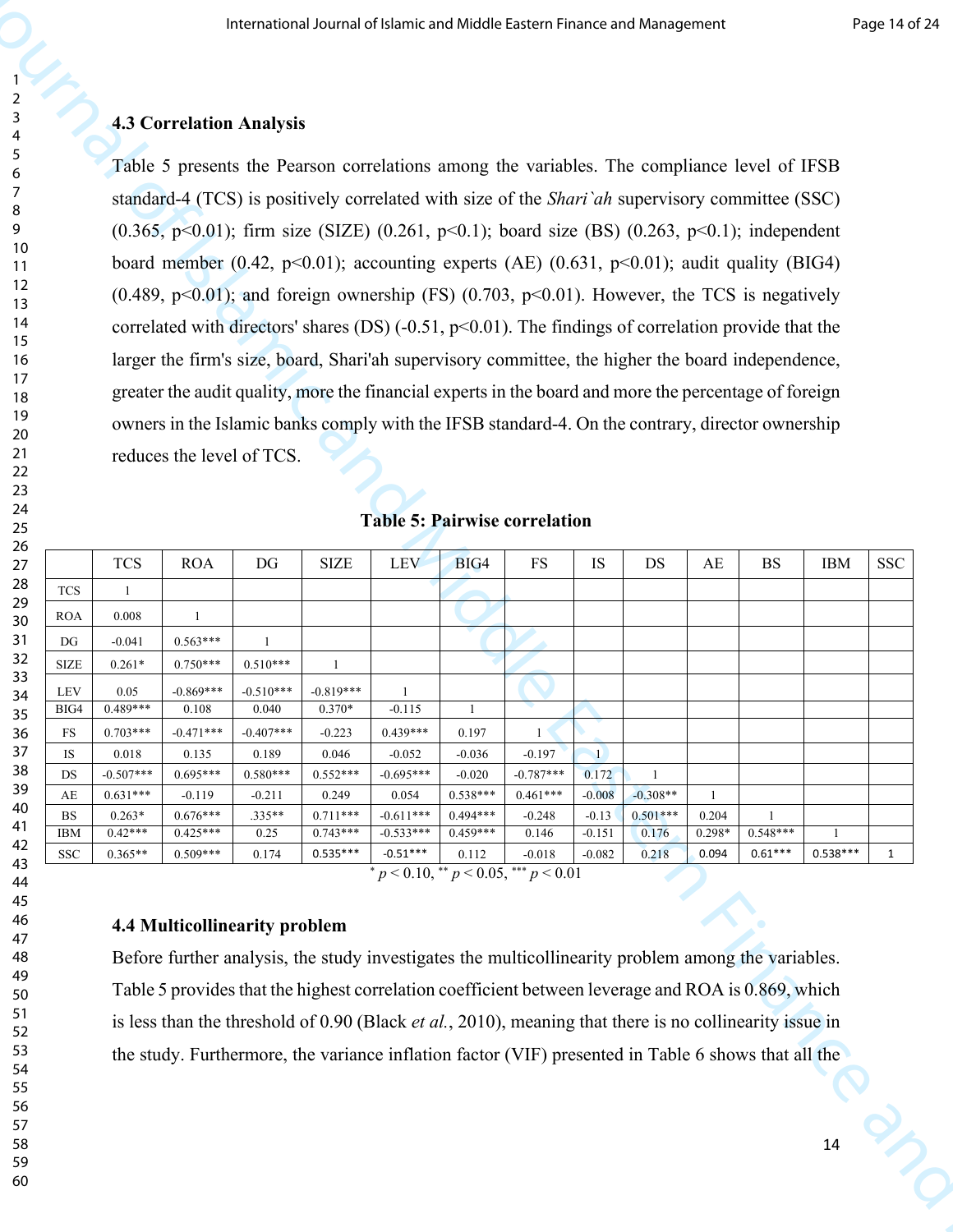| multicollinearity issues.                 |            |                       | Table 6. Regression (OLS) results |                       |                      |                       |
|-------------------------------------------|------------|-----------------------|-----------------------------------|-----------------------|----------------------|-----------------------|
|                                           |            | (1)                   | (2)                               | (3)                   | (4)                  | (5)                   |
|                                           | <b>VIF</b> | <b>TCS</b>            | <b>TCS</b>                        | <b>TCS</b>            | <b>TCS</b>           | <b>TCS</b>            |
| <b>SSC</b>                                | 2.39       | $0.382**$<br>(0.182)  | $0.380**$<br>(0.181)              | $0.458**$<br>(0.185)  | $0.352**$<br>(0.169) | $0.522***$<br>(0.166) |
| <b>BOARD</b>                              | 4.61       | $0.417**$             | $0.709***$                        | $0.766***$            | $0.463**$            |                       |
|                                           |            | (0.201)               | (0.207)                           | (0.208)               | (0.184)              |                       |
| IBM                                       | 3.71       | $-0.432$<br>(0.471)   | 0.195<br>(0.493)                  | $-0.002$<br>(0.496)   | $-0.308$<br>(0.445)  | $-0.388$<br>(0.482)   |
| AE                                        | 2.32       | $0.719*$              | $0.970**$                         | $0.900**$             | $0.822**$            | $0.800*$              |
| BIG4                                      | 2.46       | (0.406)<br>2.244      | (0.435)                           | (0.387)               | (0.384)<br>1.427     | (0.452)<br>$3.798***$ |
|                                           |            | (1.672)               |                                   |                       | (1.603)              | (1.542)               |
| AC                                        |            |                       | $-1.129$<br>(0.849)               | $-1.077$<br>(0.894)   |                      |                       |
| $\mathop{\text{FS}}$                      | 3.63       | $0.121***$            | $0.120***$                        | $0.129***$            | $0.131***$           | $0.125***$            |
|                                           |            | (0.031)               | (0.032)                           | (0.034)<br>$0.140***$ | (0.029)<br>$0.110**$ | (0.031)               |
| IS                                        | 1.32       | $0.121***$<br>(0.044) | $0.108**$<br>(0.045)              | (0.042)               | (0.041)              | $0.077*$<br>(0.043)   |
| DS                                        | 5.29       | $-0.291***$           | $-0.307***$                       | $-0.295***$           | $-0.291***$          | $-0.261***$           |
| <b>ROA</b>                                | 6.50       | (0.058)<br>0.748      | (0.057)<br>$1.188*$               | (0.059)               | (0.053)<br>$0.857*$  | (0.058)<br>$1.511***$ |
|                                           |            | (0.624)               | (0.629)                           |                       | (0.482)              | (0.637)               |
| DG                                        | 1.89       | $0.163***$            | $0.194***$                        | $0.189***$            | $0.193***$           | $0.187***$            |
| <b>SIZE</b>                               | 8.11       | (0.056)<br>1.315      | (0.055)<br>$-0.526$               | (0.060)<br>$-0.258$   | (0.053)              | (0.059)<br>1.234      |
|                                           |            | (0.898)               | (1.238)                           | (1.293)               |                      | (0.927)               |
| LEV                                       | 7.07       | 0.020<br>(0.040)      | 0.011<br>(0.038)                  | $-0.022$<br>(0.033)   |                      | 0.040<br>(0.040)      |
| ROE                                       |            |                       |                                   | 0.116                 |                      |                       |
|                                           |            |                       |                                   | (0.192)               |                      |                       |
| <b>DEBT</b>                               |            |                       |                                   |                       | 0.597<br>(0.767)     |                       |
| YEAR DUMMY                                |            | Yes                   | Yes                               | Yes                   | Yes                  | <b>Yes</b>            |
| $_{\rm cons}$                             |            | 36.075***             | 62.359***                         | 58.293***             | $48.676***$          | 43.716***             |
| $\cal N$                                  |            | (10.305)<br>42        | (15.324)<br>42                    | (15.622)<br>42        | (8.776)<br>42        | (10.409)<br>42        |
|                                           |            |                       |                                   |                       |                      |                       |
|                                           |            | 23.326                | 21.290                            | 23.049                | 27.289               | 20.731                |
| $\boldsymbol{\mathrm{F}}$<br>r2<br>$r2_a$ |            | 0.915<br>0.876        | 0.932<br>0.888                    | 0.923<br>0.883        | 0.927<br>0.893       | 0.915<br>0.871        |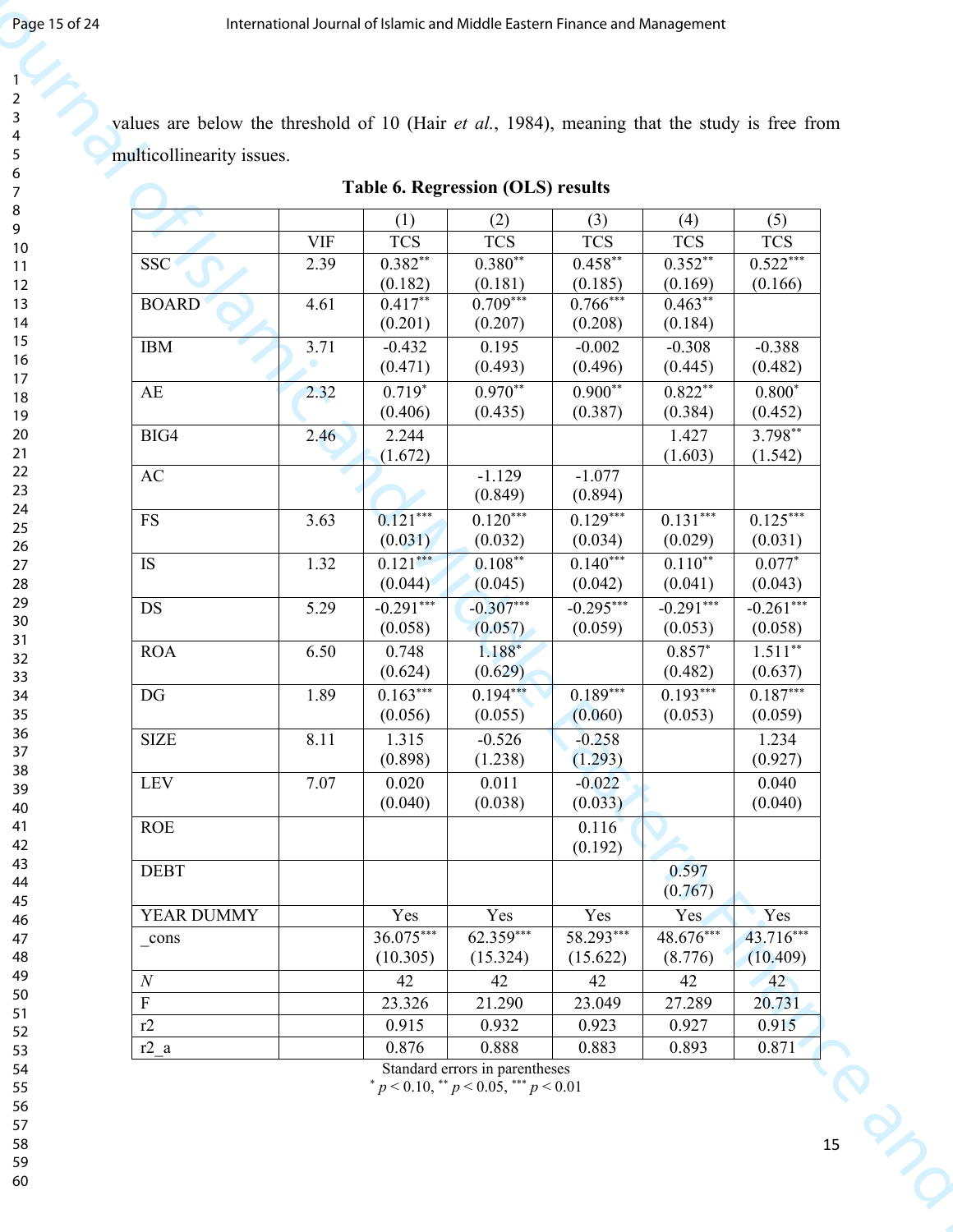# **4.5 Regression results** <sup>4</sup>

The empirical results in Table 6 present the impact of corporate governance on compliance with IFSB standard-4. Under the baseline model, the study examines the predicted effect of the *Shari'ah*  <sup>o</sup> supervisory committee, board characteristics, and ownership structure on the compliance of IFSB 10 standard-4. Column 1 shows a significant and positive relationship of SSC (0.38, p<0.05), board 11 size (0.74, p<0.01) and accounting experts in the board (0.96, p<0.05) with IFSB standard-4. In contrast, independent board members and audits show an insignificant effect. Concerning the <sup>15</sup>effect of ownership structure, the study found the positive and significant impact of foreign 17 ownership (0.12, p<0.01) and institutional ownership (0.12, p<0.01) on IFSB standard-4, whereas 19 directors' ownership (-0.29, p<0.01) affects negatively.

<sup>26</sup> deposit growth, another financial performance indicator, has a significant and positive impact on Furthermore, the study investigated the effect of financial performance, leverage and size of the 23 banks as control variables on IFSB standard-4 and found an insignificant effect of ROA while the <sup>27</sup>the TCS of IFSB standard-4. However, the study did not record any significant effect of firm size 29 and leverage on the TCS of the IFSB standard. These results are also consistent with the findings of Azid & Alnodel (2019).

### **4.6 Additional analyses for robustness**

The means of Lemma and Middle Eastern Finance and Middle Eastern Finance and The matrix of the Company of the Theorem Company of the Theorem Company of the Theorem Company and The matrix and Middle Eastern Finance and Man Further, the study analyzed additional tests using alternative variables to check the robustness of the baseline model. *First*, the size of the audit committee in column 2 of Table 6 is an alternative 39<br>variable of BIG4. The findings are almost similar to the baseline model except for a significant 41 and positive relationship between ROA and TCS of IFSB standard-4. *Second*, B. *Third*, DEBT has 42 been used as an alternative variable of leverage; we did not find any significant difference in the results between the baseline model and column 4. *Finally*, in column 5, dropping the board size <sup>46</sup> from the baseline model, the study found similar results except for the significant relationship between BIG4 and TSC of IFSB standard. The result provides an insight that the higher the audit quality, the higher the level of compliance of the IFSB standard, only if the board of directors  $\frac{51}{52}$  reduces their control over the audit committee. Overall, the additional models confirm the baseline 53 model's findings, proving that the study results are robust.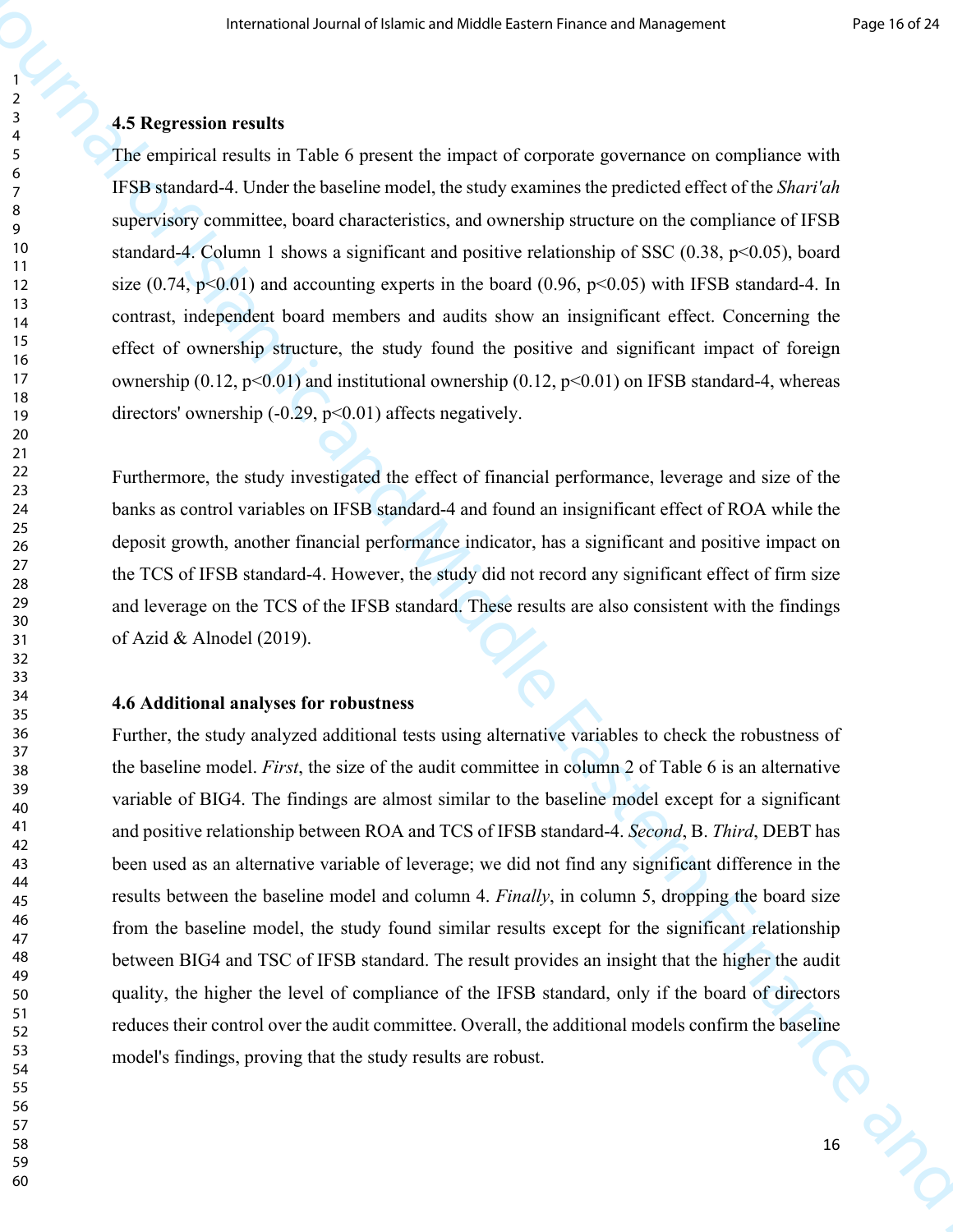| 2                              |  |
|--------------------------------|--|
|                                |  |
| 3                              |  |
|                                |  |
| 4                              |  |
|                                |  |
| 5                              |  |
|                                |  |
| 6                              |  |
|                                |  |
|                                |  |
| 8                              |  |
|                                |  |
| 9                              |  |
|                                |  |
| 10                             |  |
|                                |  |
| 1<br>$\mathbf{1}$              |  |
|                                |  |
| $\mathbf{1}$<br>$\overline{2}$ |  |
| 3<br>1                         |  |
|                                |  |
| 4<br>1                         |  |
|                                |  |
| 15                             |  |
|                                |  |
| 16                             |  |
| 1                              |  |
|                                |  |
| 18                             |  |
|                                |  |
| 19                             |  |
|                                |  |
| 20                             |  |
|                                |  |
| $\overline{21}$                |  |
| $^{22}$                        |  |
|                                |  |
| 23                             |  |
|                                |  |
| $^{24}$                        |  |
|                                |  |
| 25                             |  |
|                                |  |
| 26                             |  |
|                                |  |
| 27                             |  |
| 28                             |  |
|                                |  |
| 29                             |  |
|                                |  |
| 30                             |  |
|                                |  |
| 31                             |  |
| 32                             |  |
|                                |  |
| 33                             |  |
|                                |  |
| 34                             |  |
|                                |  |
| 35                             |  |
|                                |  |
| 36                             |  |
| 37                             |  |
|                                |  |
| 38                             |  |
|                                |  |
| 39                             |  |
|                                |  |
| 40                             |  |
| 41                             |  |
|                                |  |
| 42                             |  |
|                                |  |
| 43                             |  |
|                                |  |
| 44                             |  |
| 45                             |  |
|                                |  |
| 46                             |  |
|                                |  |
| 47                             |  |
|                                |  |
| 48                             |  |
| 49                             |  |
|                                |  |
| 50                             |  |
|                                |  |
| 51                             |  |
|                                |  |
| 52                             |  |
| 53                             |  |
|                                |  |
| 54                             |  |
|                                |  |
| 55                             |  |
|                                |  |
| 56                             |  |
| 57                             |  |
|                                |  |
| 58                             |  |
|                                |  |
| 59                             |  |
|                                |  |

|                          |                           | Table 7. First and Second stage two SLS regression models                   |                                 |                                        |
|--------------------------|---------------------------|-----------------------------------------------------------------------------|---------------------------------|----------------------------------------|
|                          | First stage<br><b>SSC</b> | <b>Second stage</b><br><b>TCS</b>                                           | <b>First stage</b><br><b>BS</b> | 2<br><b>Second stage</b><br><b>TCS</b> |
| SSC (Fitted value)       |                           | $0.676***$<br>(0.153)                                                       | $0.262***$<br>(0.099)           | 0.114<br>(0.166)                       |
| $\overline{SSC}_{t-1}$   | $0.787***$<br>(0.109)     |                                                                             |                                 |                                        |
| <b>BS</b> (Fitted value) | 0.204<br>(0.126)          | $0.482***$<br>(0.157)                                                       |                                 | $1.217***$<br>(0.260)                  |
| $BS_{t-1}$               |                           |                                                                             | $0.543***$<br>(0.114)           |                                        |
| <b>IBM</b>               | 0.098                     | $-1.353***$                                                                 | $-0.139$                        | $-0.687*$                              |
|                          | (0.327)                   | (0.369)                                                                     | (0.316)                         | (0.402)                                |
| AE                       | 0.062                     | $0.409*$                                                                    | 0.065                           | $0.465*$                               |
|                          | (0.223)                   | (0.248)                                                                     | (0.212)                         | (0.260)                                |
| $\rm BIG4$               | $-1.117$                  | $2.275*$                                                                    | $3.160***$                      | $-2.457$                               |
| <b>FS</b>                | (0.962)                   | (1.164)                                                                     | (0.912)                         | (1.710)                                |
|                          | 0.025                     | $0.125***$                                                                  | $-0.067*$                       | $0.164***$                             |
| $\operatorname{IS}$      | (0.032)                   | (0.036)                                                                     | (0.035)                         | (0.041)                                |
|                          | $-0.021$                  | $0.095***$                                                                  | $-0.044*$                       | $0.123***$                             |
|                          | (0.025)                   | (0.027)                                                                     | (0.023)                         | (0.030)                                |
| <b>DS</b>                | 0.049                     | $-0.358***$                                                                 | $-0.106*$                       | $-0.323***$                            |
|                          | (0.052)                   | (0.059)                                                                     | (0.058)                         | (0.064)                                |
| ROA                      | 0.140                     | 0.555                                                                       | 0.268                           | 0.347                                  |
|                          | (0.501)                   | (0.558)                                                                     | (0.488)                         | (0.629)                                |
| DG                       | $-0.003$                  | $0.125***$                                                                  | 0.048                           | $0.128***$                             |
|                          | (0.034)                   | (0.038)                                                                     | (0.035)                         | (0.040)                                |
| <b>SIZE</b>              | $-0.280$                  | $2.388***$                                                                  | 0.847                           | 1.053                                  |
| LEV                      | (0.577)                   | (0.645)                                                                     | (0.607)                         | (0.818)                                |
|                          | 0.013                     | 0.013                                                                       | 0.020                           | $-0.006$                               |
| YEAR DUMMY               | (0.021)                   | (0.023)                                                                     | (0.020)                         | (0.027)                                |
|                          | Yes                       | Yes                                                                         | Yes                             | Yes                                    |
| $\_cons$                 | 1.397                     | $28.011***$                                                                 | $-7.359$                        | 43.419***                              |
| $\cal N$                 | (6.130)                   | (6.812)                                                                     | (7.162)                         | (9.438)                                |
|                          | 35                        | 35                                                                          | $\overline{35}$                 | 35                                     |
| r2                       | 0.859                     | 0.962                                                                       | 0.922                           | 0.958                                  |
| $r2_a$                   | 0.771                     | 0.939                                                                       | 0.867                           | 0.929                                  |
|                          |                           | Standard errors in parentheses<br>$p < 0.10,$ ** $p < 0.05,$ *** $p < 0.01$ |                                 | $\mathcal{Q}_{\lambda}$                |

### **4.7 Endogeneity issue**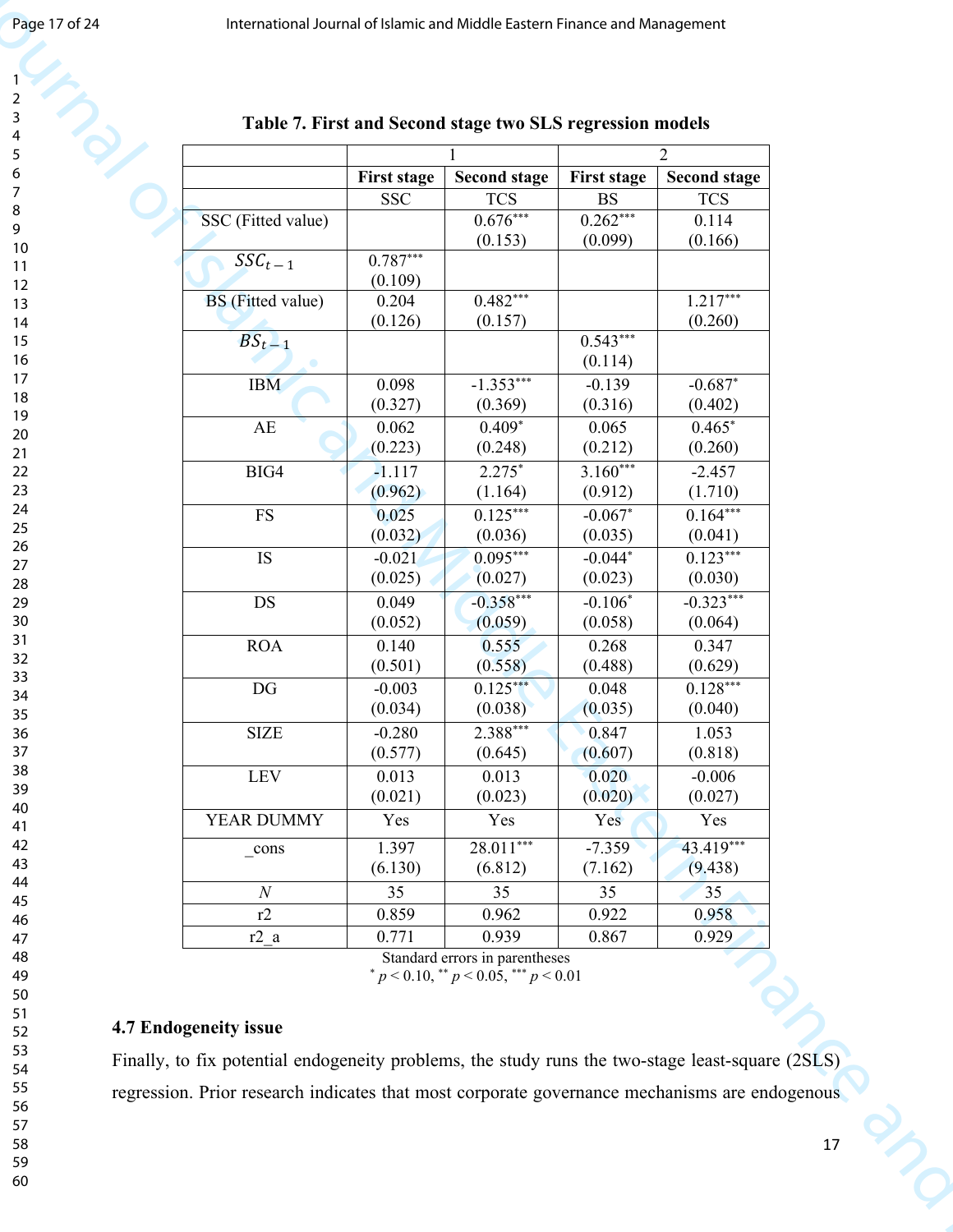(Durbin=8.55, p value=0.00; Wu-Hausman=6.47, p value= 0.02, F-test=0.00) and BS as companies choose the board or members of sub-committees to match their business activities <sup>4</sup> and environment (Basiruddin & Ahmed, 2019; Grassa et al., 2018; Katmon et al., 2019). To <sup>7</sup> examine the presence of endogeneity, we run Durbin and Wu–Hausman tests in line with the study  $\frac{1}{9}$  of Basiruddin & Ahmed (2019) and Katmon et al. (2019). The results suggest that SSC (Durbin=8.04, p value=0.01; Wu-Hausman=5.66, p value= 0.03, F-test=0.00) are found under the endogeneity bias. To address the issue, the study selects a one-year lagged value of SSC and BS,  $SSC_{t-1}$  and  $BS_{t-1}$  respectively, as the IVs consistent with the study of Katmon et al. (2019).

 $\frac{21}{21}$  independent in the first stage. We have then had a fitted value of the endogenous variable, which regression of column 1 and column 2 of Table 7 demonstrates that the instrumental lagged values 26 SSC<sub>t-1</sub> and  $BS_{t-1}$  are highly significant in the current year of SSC and BS respectively. In the The means of Lemma of Middle Eastern Finance and Middle Eastern Finance and The means of the means of the control of the means of  $\frac{1}{2}$  and methods of Finance and Middle A. Almond, 2019), To control and Middle Eastern The study used the endogenous variable as dependent and other exogenous variables and IV as the  $\frac{22}{23}$  is further replaced with the endogenous variable (lagged data) in the second stage. The first stage second stage under both the model, when the study used the fitted value of SSC and BS derived from the first stage, the study found a significant and positive impact on IFSB disclosure. Moreover, in column 1, the results of IBM, BIG4, and firm size have been changed from the baseline model. IBM shows a negative impact, while BIG4 and firm size demonstrates a positive  $\frac{34}{35}$  effect on the level of compliance with the IFSB standard. Furthermore, in the second stage of 36 column 2, when 2SLS was run, the study found similar results of column 1 of Table 6 except the insignificant effect of SSC and negative impact of IBM on IFSB standard-4.

Further, we used F-statistics for the first stage 2SLS regression and found the cut-off point is more than the threshold of 10 (Staiger and Stock, 1994). Therefore, the study concludes that the study's 44 IVs are reliable and valid for 2SLS regression. Moreover, the findings of the 2SLS are almost  $\frac{1}{47}$  similar to the main findings of the study presented in Table 6.

#### **5. Discussions**

Consistent with prior studies, the study found a positive relationship between SSC and IFSB standard in all the models (Basiruddin & Ahmed, 2019; El-Halaby & Hussainey, 2016; Grassa et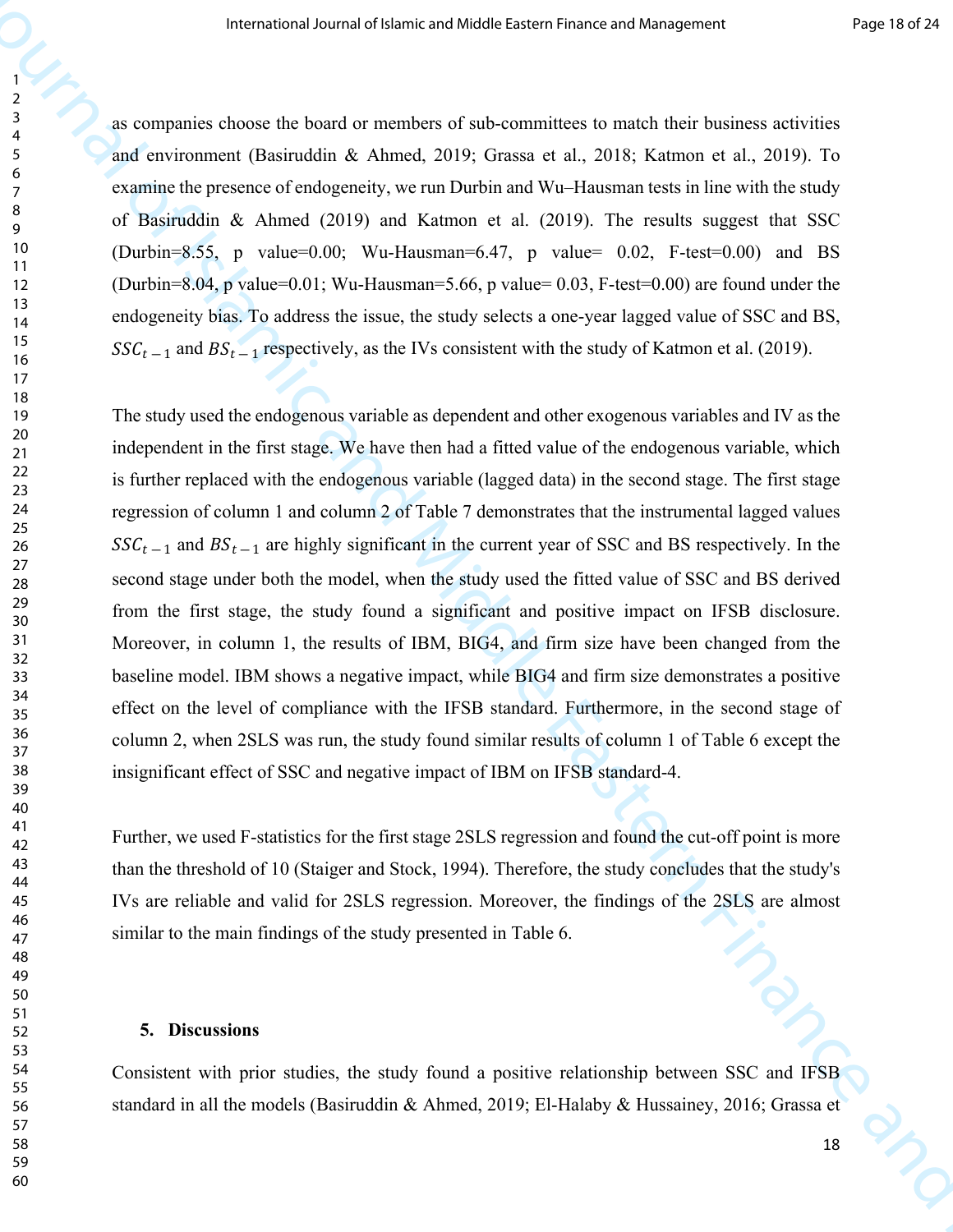al., 2018). The findings imply that the larger the Shari'ah supervisor committee in Islamic banks, <sup>4</sup> the higher compliance with IFSB standard-4. SSC's existence in the Islamic banks ensures the disclosure of the *Shari'ah* compliance, corporate governance, different types of risks, and  $\frac{9}{9}$  mitigating the risks. Moreover, they can improve the banks' monitoring capacity with accounting experts and Shari'ah scholars, thereby leading to higher compliance with the IFSB standards. As a greater number of SSC provides more effective monitoring and more consistent Shari'ah rules and principles, the study suggests the policymakers may extend the SSC; which, in turn, expects to is increase the compliance level of IFSB standard.

the board size of the banks could help to increase higher the corporate disclosure level; the larger **Example of 22**<br>
International and Middle Eastern Finance and Middle Eastern Finance and Theoretical Andre Eastern Finance and The Theoretical SSC's existence in the Uniteric Eastern Finance and Schemes with ITSH annother Similarly, a positive relationship between board size and IFSB standards-4 implies that the larger 22 board has an opportunity to accumulate diversified experts from different areas of knowledge (Grassa et al., 2018). The study suggests the banks' management keeps the board size to a significant extent; it helps the banks disclose more information in their annual reports to increase 27 compliance with IFSB standard-4. It should also be kept in mind that too large a board size needs colossal maintenance cost and less effective sometimes due to long coordinating time (Basiruddin & Ahmed, 2019).

 IFSB standard; this result supports the prior research of Grassa et al. (2018) and Zalata et al. (2018).  $\frac{34}{12}$  Unlike the board size, the study found an insignificant impact of board independence on TCS of The independent board members are expected to contribute to the board by neutral monitoring the management activities, resulting in quality accounting disclosures (Jahid et al., 2020. But, in 41 Bangladesh, most independent board members are appointed from non-bankers and academicians 42 with political consideration who have no practical banking experience. Therefore, the Islamic banks and regulatory bodies are suggested to appoint independent directors who have specialized <sup>40</sup>knowledge and experience, not considering the political background.

 $\frac{49}{50}$  Additionally, a positive and significant relationship between the accounting experts on the board 51 and IFSB standard-4 provides insight that the accounting expert in the board of directors oversees the audit committee role, resulting in increased compliance with IFSB-4. Therefore, the findings suggest that management of the Islamic banks should invite the accounting experts and financial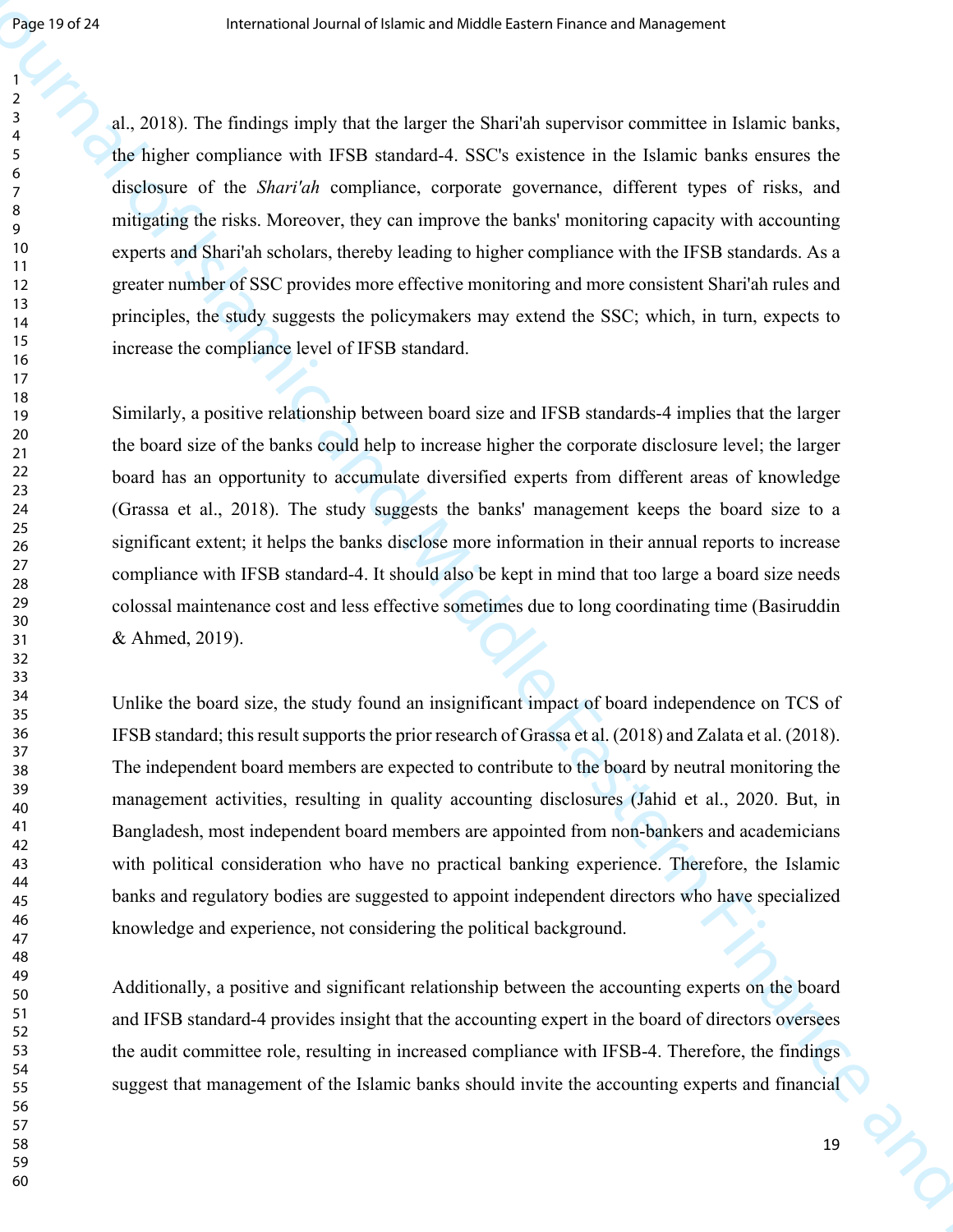analysts in the board as much as possible to ensure information transparency, monitor financial <sup>4</sup> reporting strategies, and comply with international standards (Armstrong et al., 2015).

11 the audit quality (BIG4) could influence the quality of information disclosure (Grassa, 2016;  $\frac{7}{8}$  However, while examining the impact of audit quality on the level of compliance with IFSB-4, we <sup>9</sup> found an insignificant effect. The result is inconsistent with the prior studies as they revealed that Katmon et al., 2019). In Bangladesh, only two Islamic banks have recently adopted external 14<br>auditors from BIG4 Company, while other Islamic banks are still ignoring BIG4. Most auditors 16 are appointed from internal board members who serve the purposes of the management. Therefore, 17 the findings suggest that the policymakers of the Islamic banks of Bangladesh audit their financial and non-financial operations by BIG4 company auditors.

 insight that the Islamic banks with a larger number of foreign and institutional ownership have a <sup>25</sup>higher tendency to comply with international standards. These findings support the study of Mi <sup>39</sup> firms' management to attain more unethical benefits that go against others. Thus, the study The means of Lieute is sole and Middle Leason where and Finance means and The Constraint Constraint Constraint Constraint Constraint Constraint Constraint Constraint Constraint Constraint Constraint Constraint Constraint 22 Concerning the effect of ownership structure on the compliance with IFSB-4, the findings offer an 23 27 Choi *et al.* (2012). On the other hand, a negative relationship between directors' ownership and 28 compliance with IFSB standard-4 indicates that they have constrained the information disclosure as they are powerful owners and managers and influence the board of directors to secure personal  $\frac{32}{33}$  benefits. Supporting the finding of Chen et al. (2008), this study shows that the opportunity to have <sup>34</sup> ownership and management motivates them to protect their self-interest, which results in insufficient disclosure and inadequate compliance with the international accounting standards. In Bangladesh, since directors hold most of the shares, they often exercise excessive pressure over 41 provides insight that the higher the presence of foreign and institutional ownership and the lower 42 the presence of directors' ownership, the higher the quality of information disclosure and higher compliance with international standards like IFSB-4.

 Among the control variables, the positive and significant impact of ROA and deposit growth indicate that Islamic banks with higher financial performance disclose more information and 5<sup>1</sup>comply more with IFSB standards (Grassa et al., 2018; Muttakin et al., 2015). The findings also 53 support the prior study of Muttakin et al. (2015), who documented similar results and explained 54 that the firms with more profitability and solvency want to disclose more information to send a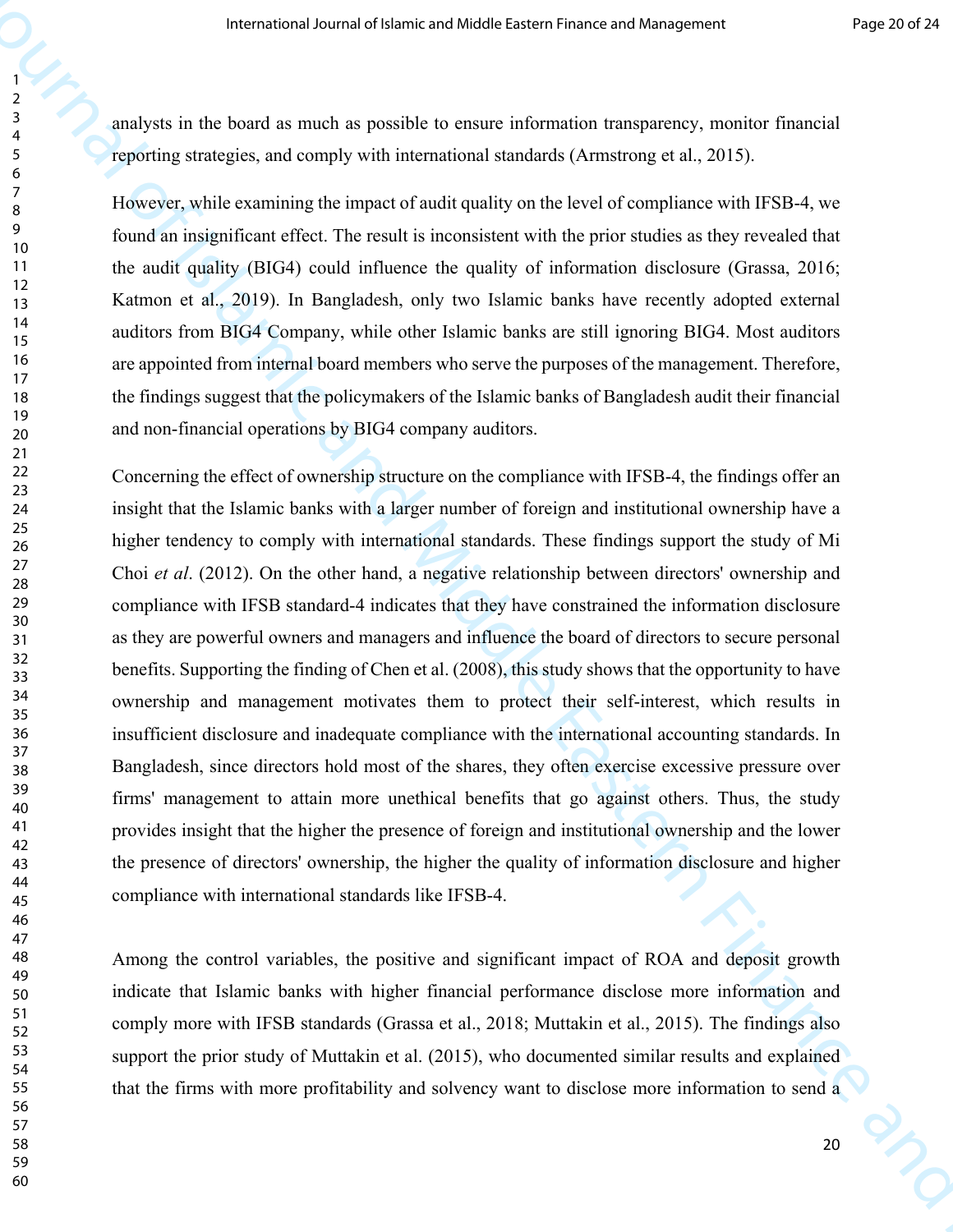<sup>3</sup> signal in the market that they are in a better position compared to others to attract more customers. This competition leads the Islamic banking industry to comply with international standards like IFSB standard-4. On the contrary, the insignificant effect of firm size and leverage on IFSB standard indicates that Islamic banks under pressure do not work well to disclose more information as more external debt results in lower compliance with IFSB-4 (Azid & Alnodel, 2019).

#### **6. Conclusions**

Though it is expected that Islamic banks will comply with most of the aspects stated in IFSB financial accounting standards, but it is observed that the overall compliance status is not satisfactory. Of seven sample banks, only one bank (IBBL) complied more than 50%, while the 22 average compliance percentage is only 44.83%. IBBL shows the highest compliance score as it is a member of both AAOIFI and IFSB. Therefore, regulators in Bangladesh should encourage 26 Islamic banks to get AAOIFI and IFSB membership to improve their compliance status.

<sup>42</sup>boards to a significant extent to enhance the level of compliance with IFSB standards. *Third*, the **Exact 21** details are internet to the latter that the same product correspondent to the same product and the same product and the same product and  $\frac{1}{2}$  and  $\frac{1}{2}$  and  $\frac{1}{2}$  and  $\frac{1}{2}$  and  $\frac{1}{2}$  and  $\$ <sup>28</sup> Further, the study investigates whether the corporate governance of Islamic banks of Bangladesh <sup>30</sup> can affect the level of compliance with IFSB standard-4. The findings call for relevant stakeholders, academicians, management policymakers, practitioners, the *Shari'ah* council, and regulatory bodies to improve the corporate governance practices of Islamic banks and the level of compliance with IFSB standard-4. More specifically, *first*, the study opens an avenue for directing 37 the researchers in investigating the accounting and reporting status of Islamic banking, considering 38 the requirements of international standards. *Second*, the study suggests the banks enlarge their  $\frac{1}{41}$  Shari'ah supervisory committee and board of directors and include the accounting experts on the board should reduce control over the audit committee. Otherwise, it will impede the audit committee from working freely, resulting in a reduction in the level of compliance with accounting 47 standards. *Fourth*, the regulators should increase the proportion of foreign and institutional <sup>49</sup> ownership as the foreign and institutional owners influence management in disclosing more quality information, which results in higher compliance with IFSB standards (Mi Choi et al. (2012); (Sami and Zhou, 2004). On the other hand, the regulatory bodies and management should reduce the proportion of directors' ownership as it reduces the TCS. *Fifth*, as Bangladesh has no well-defined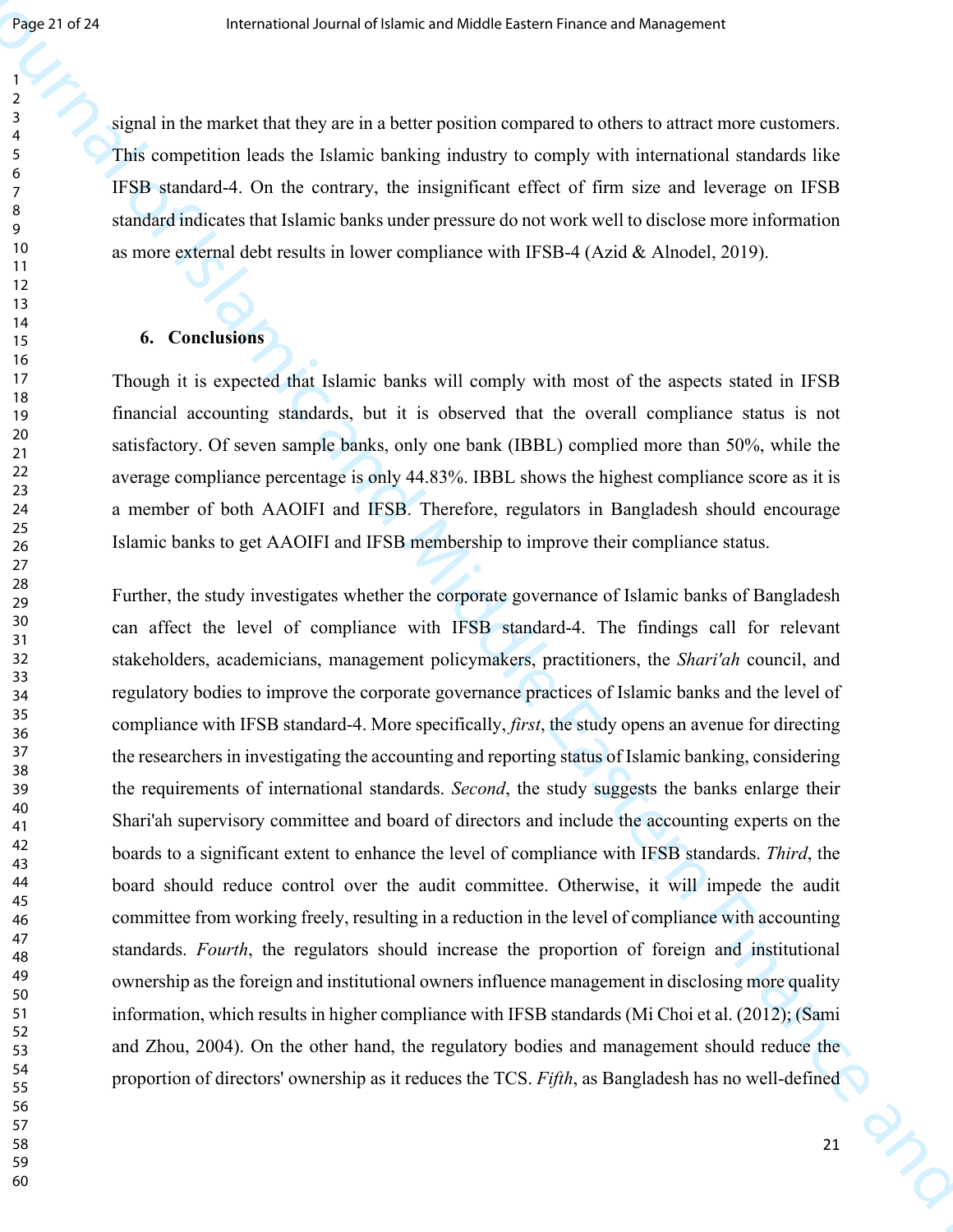<sup>3</sup><sup>3</sup> regulatory and supervisory structure for Islamic banks for their effective functioning following Shari'ah principles, we recommend establishing an independent regulatory body to support the <sup>7</sup> emerging Islamic banking sector in Bangladesh to make them more accountable and assist them <sup>9</sup> in flourishing based on Shari'ah precepts. *Finally*, Bangladeshi regulators should harmonize the 10 AAOIFI and IFSB standards with other reporting regulations (Ullah, 2014).

Frame the other is a statistical velocity of the selective procedure is a statistical policies of the selective procedure and statistical policies are international of the selective procedure and Middle Eastern Finance an 16 supposed to come under the orbit of this standard. To get the most current picture, the study used 17 The study results should be used carefully as it considered only the Islamic banks in Bangladesh 14<br>because the IFSB standards were formulated only for Islamic banks; therefore, other banks are not 18 the annual reports of the sample Islamic banks of 2013-2018 only and these reports were taken as the basis of evaluating the level of compliance with IFSB-4. The study expects to benefit the <sup>21</sup> stakeholders in evaluating and selecting a Shari'ah-compliant bank. Finally, the study expects more studies in examining the impact of bank attributes and corporate governance on the compliance of IFSB standards across the country in the future.

#### **References**

- <sup>21</sup><sub>32</sub> Ahmed, M. and Khatun, M. (2013), "The compliance with shariah governance system of AAOIFI: A study on Islamic banks Bangladesh", *Journal of Islamic Economics, Banking and Finance,* Vol. 113 No. 915, pp. 1-15.
- AOSSG. (2010), "Financial Reporting Issues relating to Islamic Finance", *Asian-Oceanian Standard-Setters Group,* Vol. www.aossg.org No. June 30, 2010. <sup>37</sup>
- $\frac{33}{38}$  Armstrong, C., Guay, W. R., Mehran, H. and Weber, J. (2016), "The role of information and financial reporting in corporate governance", *Economic Policy Review,* Vol. 22 No 1, pp. 107-128.
- Azid, T., & Alnodel, A. A. (2019), "Determinants of Shari'ah governance disclosure in financial institutions", *International Journal of Ethics and Systems,* Vol. 35 No. 2, pp. 207-226.
- Islamic banks: evidence from Southeast Asia", Corporate Governance: The International Basiruddin, R. and Ahmed, H. (2020), "Corporate governance and Shariah non-compliant risk in 44 Islamic banks: evidence from Southeast Asia", *Corporate Governance: The International Journal of Business in Society,* Vol. 20 No. 2, pp. 240-262.
- Black, W. C., Babin, B. J. and Anderson, R. E. (2010), *Multivariate data analysis: A global perspective*, Pearson.
- Chen, Q., Goldstein, I. and Jiang, W. (2008), "Directors' ownership in the US mutual fund industry", *The Journal of Finance,* Vol. 63 No. 6, pp. 2629-2677.
- 51 Dima, S. M., Dima, B., Megan, O. and Paiusan, L. (2014), "A discussion over IFRS'adoption in Islamic countries", *Accounting and Management Information Systems*, Vol. 13 No. 1, pp. 35. 55<br>55<br>55<br>57 32 35. 54<br>57 35. 54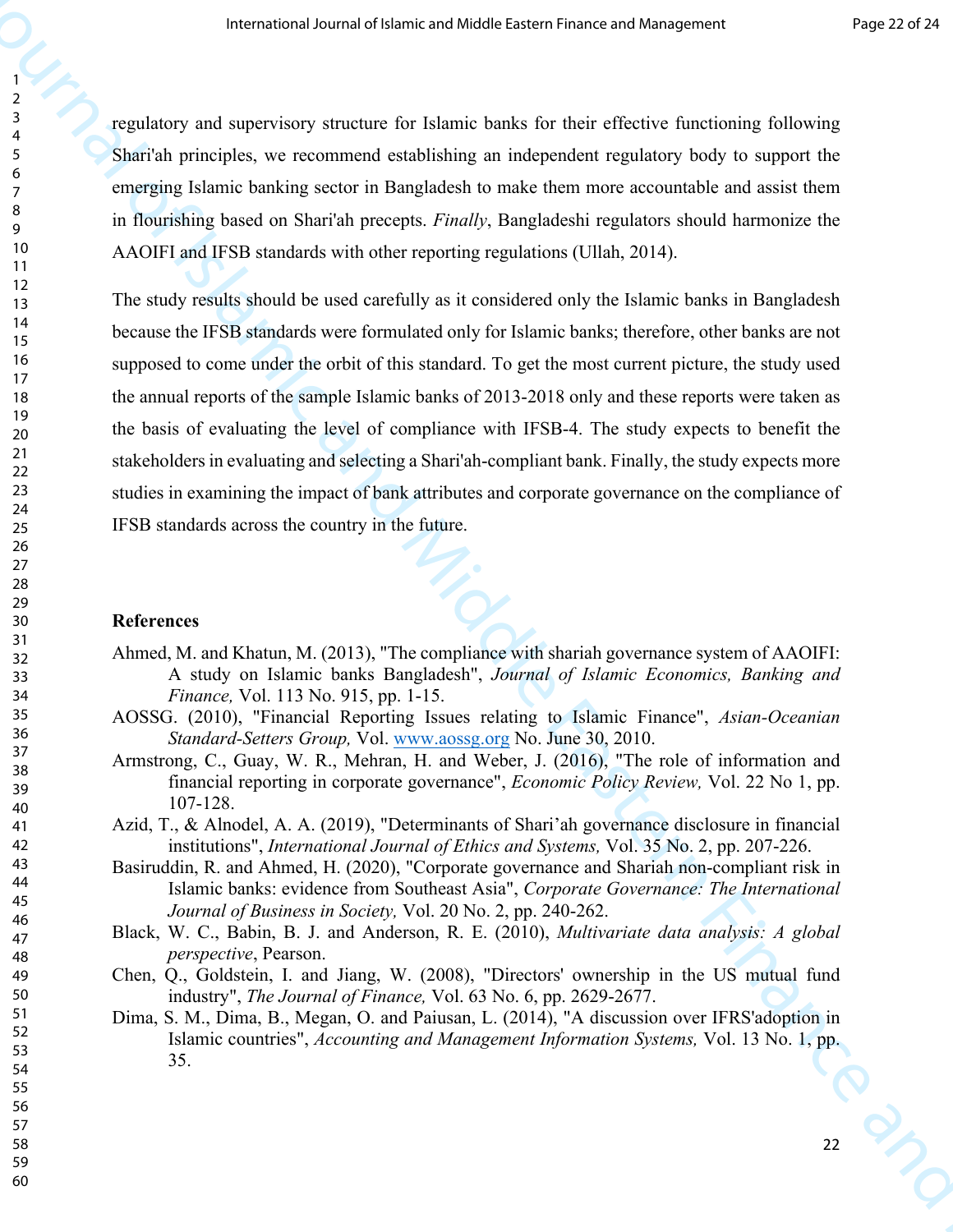<sup>3</sup><br>El-Halaby, S. and Hussainey, K. (2016), "Determinants of compliance with AAOIFI standards by<br>Islamic banks", *International Journal of Islamic and Middle Eastern Finance and Management, Vol. 9 No. 1, pp. 143-168.* 

- Elgattani, T. and Hussainey, K. (2020), "The determinants of AAOIFI governance disclosure in Islamic banks", *Journal of Financial Reporting and Accounting*, Vol. 18 No. 1, pp. 1-18.
- Freeman, R. E. (2010), *Strategic management: A stakeholder approach*, Cambridge university
- press.<br>
11 Grassa, R. (2016), "Corporate governance and credit rating in Islamic banks: Does Shariah 12 12 governance matters?", *Journal of Management & Governance*, Vol. 20 No. 4, pp. 875-906.
- Grassa, R., Chakroun, R. and Hussainey, K. (2018), "Corporate governance and Islamic banks' products and services disclosure", *Accounting Research Journal,* Vol. 31 No. 1, pp. 75-89.
- Gul, F. A. and Leung, S. (2004), "Board leadership, outside directors' expertise and voluntary corporate disclosures", *Journal of Accounting and public Policy,* Vol. 23 No. 5, pp. 351- <sup>18</sup>379.
- Hair, J., Anderson, R. E., Tatham, R. L. and Black, W. (1984), "Multivariate data analysis with readings, 1995", *Tulsa, OK: Petroleum Publishing*.
- 22 Jahid, M. A., Rashid, M. H. U., Hossain, S. Z., Haryono, S., & Jatmiko, B. (2020). Impact of corporate governance mechanisms on corporate social responsibility disclosure of publicly-listed banks in Bangladesh. *The Journal of Asian Finance, Economics, and Business*, Vol. 7 No. 6, pp. 61-71.
- 26<br>
27 Katmon, N., Mohamad, Z. Z., Norwani, N. M. and Al Farooque, O. (2019), "Comprehensive board<br>
28 diversity and quality of corporate social responsibility disclosure: evidence from an<br>
29 emerging market", Journal of
- Mi Choi, H., Sul, W. and Kee Min, S. (2012), "Foreign board membership and firm value in Korea", *Management Decision,* Vol. 50 No. 2, pp. 207-233.
- 32 Mollah, S. and Zaman, M. (2015), "Shari'ah supervision, corporate governance and performance:<br>33 Conventional vs. Islamic banks" *Journal of Banking & Finance* Vol. 58 pp. 418-435 <sup>33</sup> Conventional vs. Islamic banks", *Journal of Banking & Finance*, Vol. 58, pp. 418-435.<br><sup>34</sup> Muttakin, M. B., Khan, A. and Subramaniam, N. (2015), "Firm characteristics, board diversity and
- corporate social responsibility: evidence from Bangladesh", *Pacific Accounting Review,*  vol. 27 No. 3, pp. 353-372.
- Pranata, M. W., & Laela, S. F. (2020). Board characteristic, good corporate governance and Maqȃshid performance in Islamic banking. *Journal of Islamic Monetary Economics and*
- **Example 31**<br> **Example 26 Cancel And Constructional of complete exist And Cancel And Cancel And Cancel And Cancel And Cancel And Cancel And Cancel And Cancel And Cancel And Cancel And Cancel And Cancel And Cancel And Ca** <sup>45</sup><br>
44 **Innovation Perspective**. *Journal of Open Innovation: Technology, Market, and Complexity*, *Finance*, Vol. *6 No.* 2 pp. *463-486*.<br>
41 Rashid, M.H.U., Nurunnabi, M., Rahman, M., Masud, MAK (2020a). Exploring the Relationship<br>
42 Actuacy Customan, Laughty and Financial Performance of Perksi Customan Open <sup>42</sup> between Customer Loyalty and Financial Performance of Banks: Customer Open Vol. *6* No. 4, pp.108.
	- Rashid, M.H.U., Zobair, S.A.M., Chowdhury, M.A.I. and Islam, A. (2020b). Corporate governance and banks' productivity: evidence from the banking industry in Bangladesh. *Business Research*, Vol. 13 pp. 615-637.
	- Sami, H. and Zhou, H. (2004), "A comparison of value relevance of accounting information in 50 different segments of the Chinese stock market", *The International Journal of Accounting*, Vol. 39 No. 4, pp. 403-427.
	- 53 Staiger, D. and Stock, J. H. (1994), "Instrumental variables regression with weak instruments", in. National Bureau of Economic Research.